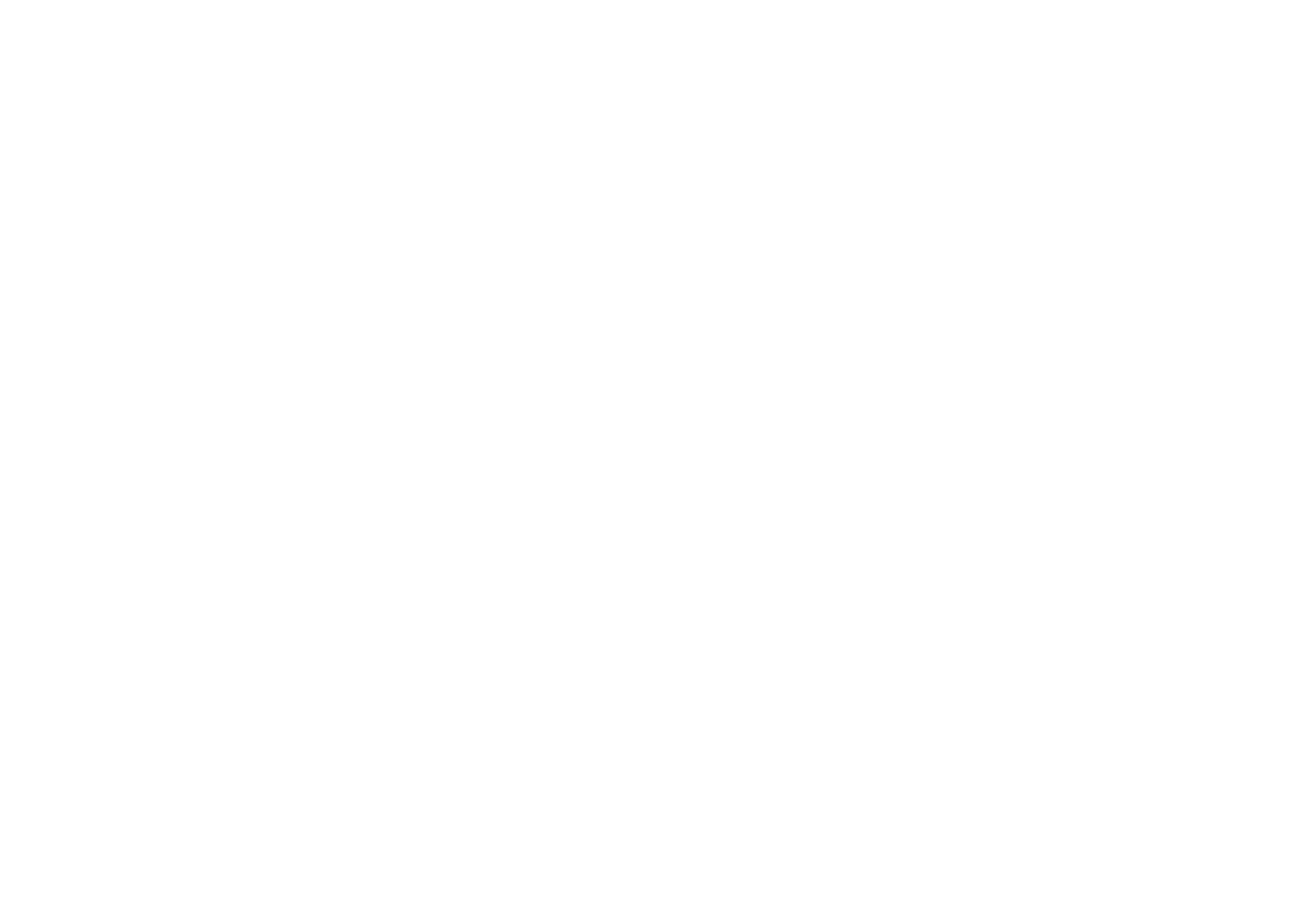# **Contents**

| What Do We Mean By Anti-Capitalism?                         | 6  |
|-------------------------------------------------------------|----|
| The Three Theories About Stalinism                          | 9  |
| Was the Soviet Union "Socialist"?                           | 10 |
|                                                             | 12 |
| Workers' Rule Must be Democratic                            | 14 |
|                                                             | 15 |
| The Bureaucratic Ruling Class vs. Democratic Self-          |    |
| Management                                                  | 16 |
|                                                             | 16 |
| The Theory of Bureaucratic Collectivism                     | 18 |
| Was Fascism a New Class Society?                            | 20 |
|                                                             | 21 |
| Political Implications of the Theory                        | 22 |
| A Limited View of Democracy                                 | 24 |
| Weaknesses of the Theory                                    | 26 |
|                                                             | 28 |
| State Capitalism vs. Libertarian Socialism                  | 30 |
| Kropotkin and Engels on State Capitalism                    | 30 |
| The Theory of State Capitalism                              | 31 |
| In What Ways Was the Soviet Union Capitalist?               | 34 |
| Political Implications of State Capitalism: Libertarian So- |    |
|                                                             | 39 |
|                                                             | 39 |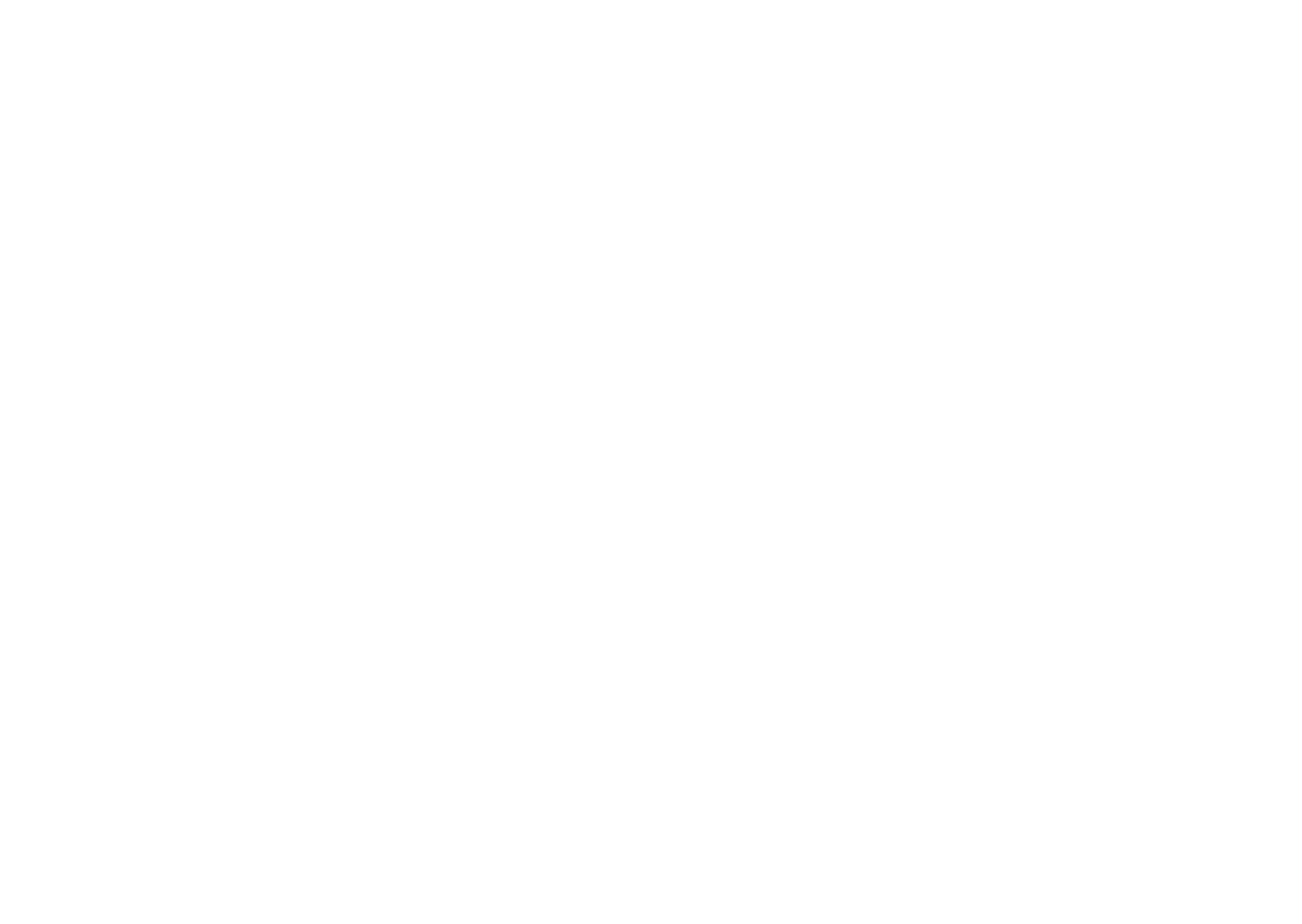- Cliff, Tony (1970). Russia; A Marxist Analysis. London: International Socialism.
- Daum, Walter (1990). The Life and Death of Stalinism; A Resurrection of Marxist Theory. NY: Socialist Voice Publishing.
- Dunayevskaya, Raya (2000). Marxism and Freedom; From 1776 until Today. NY: Humanity Books.
- Engels, Frederick (1954). Anti-Duhring; Herr Eugen Duhring's Revolution in Science. Moscow: Foreign Languages Publishing House.
- Hobson, Christopher Z., & Tabor, Ronald D. (1988). Trotskyism and the Dilemma of Socialism. NY/Westport CN: Greenwood Press.
- James, C.L.R. (1998). "The USSR is a Fascist State Capitalism." The Fate of the Russian Revolution; Lost Texts of Critical Marxism, Vol. I. (Sean Matgamna, ed.) Pp. 319—324. London: Phoenix Press.
- Kropotkin, Peter (1975). The Essential Kropotkin (Emile Capouya & Keitha Tompkins, eds.). NY: Liveright.
- Mattick, Paul (1969). Marx and Keynes; The Limits of the Mixed Economy. Boston: Extending Horizons Books/Porter Sargent Publisher.
- Shachtman, Max (1962). The Bureaucratic Revolution; The Rise of the Stalinist State. NY: The Donald Press.

The most important reason for studying the nature of the Soviet Union and similar states is the light it sheds on what we mean by anti-capitalism and socialism.. Whether we regard these states as socialist determines what we think is the alternative to capitalism. There are a great many radicals who are attracted to the model of the old Soviet Union or of Maoist China, who are impressed by Cuba today or by the Nepalese Maoists. Conversely, the establishments of Western capitalism have been glad to agree that the Soviet Union, China, Cuba, etc. are/were "socialist" and "communist." They say, capitalism may have faults, but this is the only "anticapitalist" alternative which ever was or ever could be.

These three essays published on Anarkismo over the last three months by Wayne Price look at the true nature of these states.

Written for www.Anarkismo.net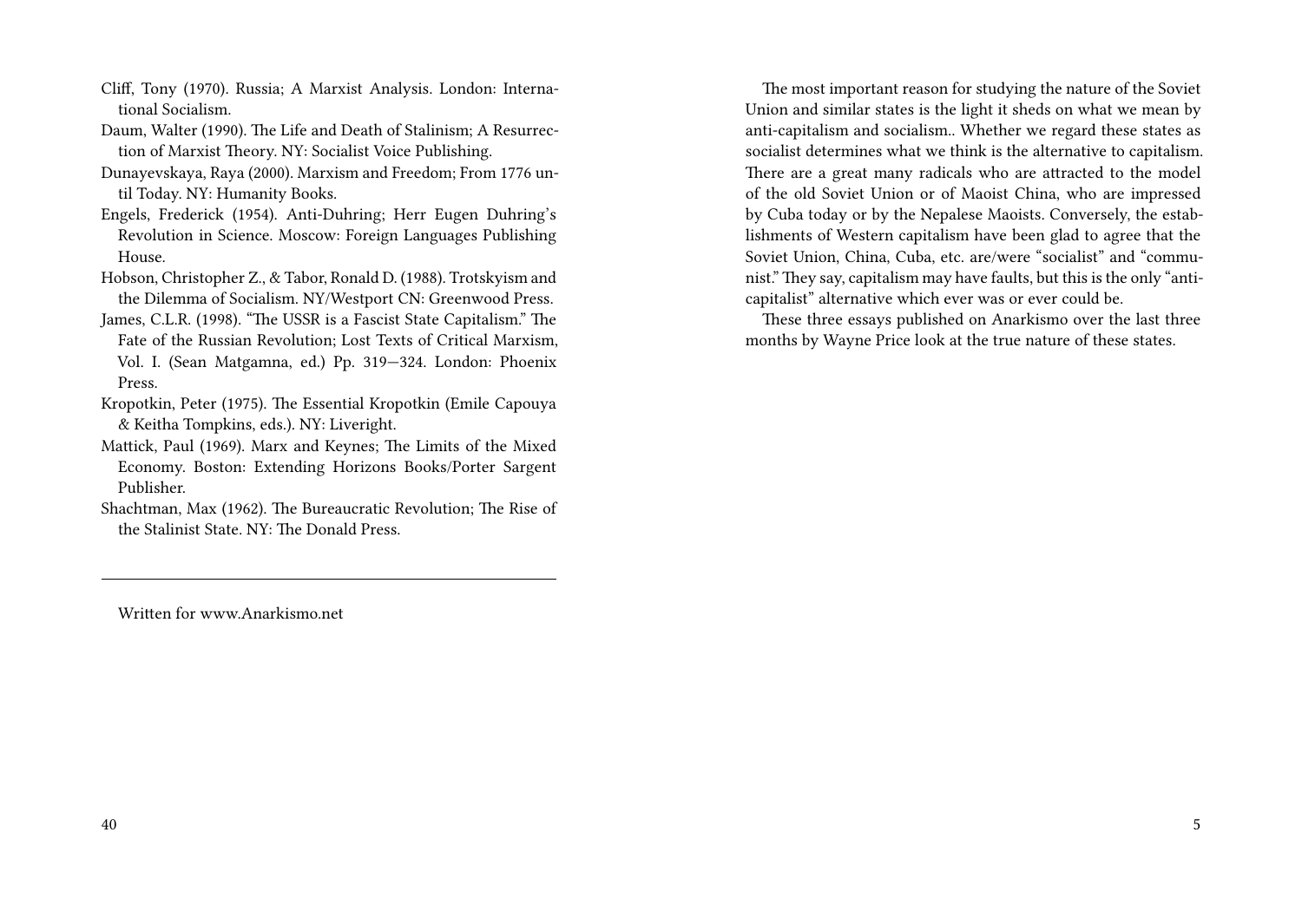# **What Do We Mean By Anti-Capitalism?**

Many activists call themselves "anti-capitalist." But this is a negative; what should we be for? Since anti-capitalists wish to find an alternative to the current system, it is necessary to examine the nature of societies which claim to have once replaced capitalism, namely the former Soviet Union and similar nations. There is a large left literature on this topic. Many radicals have sought to analyze the countries ruled by Communist (Marxist-Leninist) Parties, countries which called themselves "socialist" and which many of us on the far-left called "Stalinist." However, to a lot of radicals today this area of theory seems old, being about a country far away which no longer exists. From 1989 to 1992 the Soviet Union and the Stalinist governments of Eastern Europe dissolved, in a combination of popular revolt and maneuvering by sections of the ruling bureaucracy. Therefore, many conclude that it is no longer relevant to study the nature of these states.

I strongly disagree with this attitude of uninterest. For one thing, Communist Party-ruled regimes continue to play a significant role in the world. The great nation of China affects today's world economy, politics, and military balance. There are still a number of small Asian countries with Communist Party governments. This includes North Korea, whose nuclear armament affects international tensions. The Cuban government continues to play a major role in Latin American affairs, particularly in alliance with the Venezuelan regime of Hugo Chavez. The Marxist-Leninist FARC maintains a state within a state in Columbia. This has been a growing target ditional capitalism and eagerly participates in the world capitalist economy.

# **Political Implications of State Capitalism: Libertarian Socialism**

Collectivized property is necessary—is essential—but is not sufficient, if socialism is to mean the emancipation of the working class and all oppressed. Instead, the revolutionary workers must COMPLETELY ABOLISH THE CAPITAL-LABOR RELATIONSHIP. There must be an end to order-givers and order-takers, to those who live well while others do the work, to those who manage and those who do the physical labor. This means doing away with the state, an institution over and above the rest of society. The same goes for the utopia (in the bad sense) of a centralized planned economy which won't need a state (or so we are told by Engels and Marx) because it will be the "*management of things and not of people*," as if these could be distinguished in practice. The program of state socialism—even if phrased in a revolutionary manner (as did Engels and Marx)—would invariably produce state capitalism in reality. Instead, all the tasks of a classless society must be carried out through the self-management of all the working people, in which everyone participates, democratically deciding and planning social and economic life, at all levels and in all ways.

# **References**

- Albert, Michael (2006). Realizing Hope; Life Beyond Capitalism. London/NY: Zed Books.
- Castoriadis, Cornelius (1988). Political and Social Writings; Vol. I, 1946—1955. (David Ames Curtis, trans. and ed.). Minneapolis: University of Minnesota Press.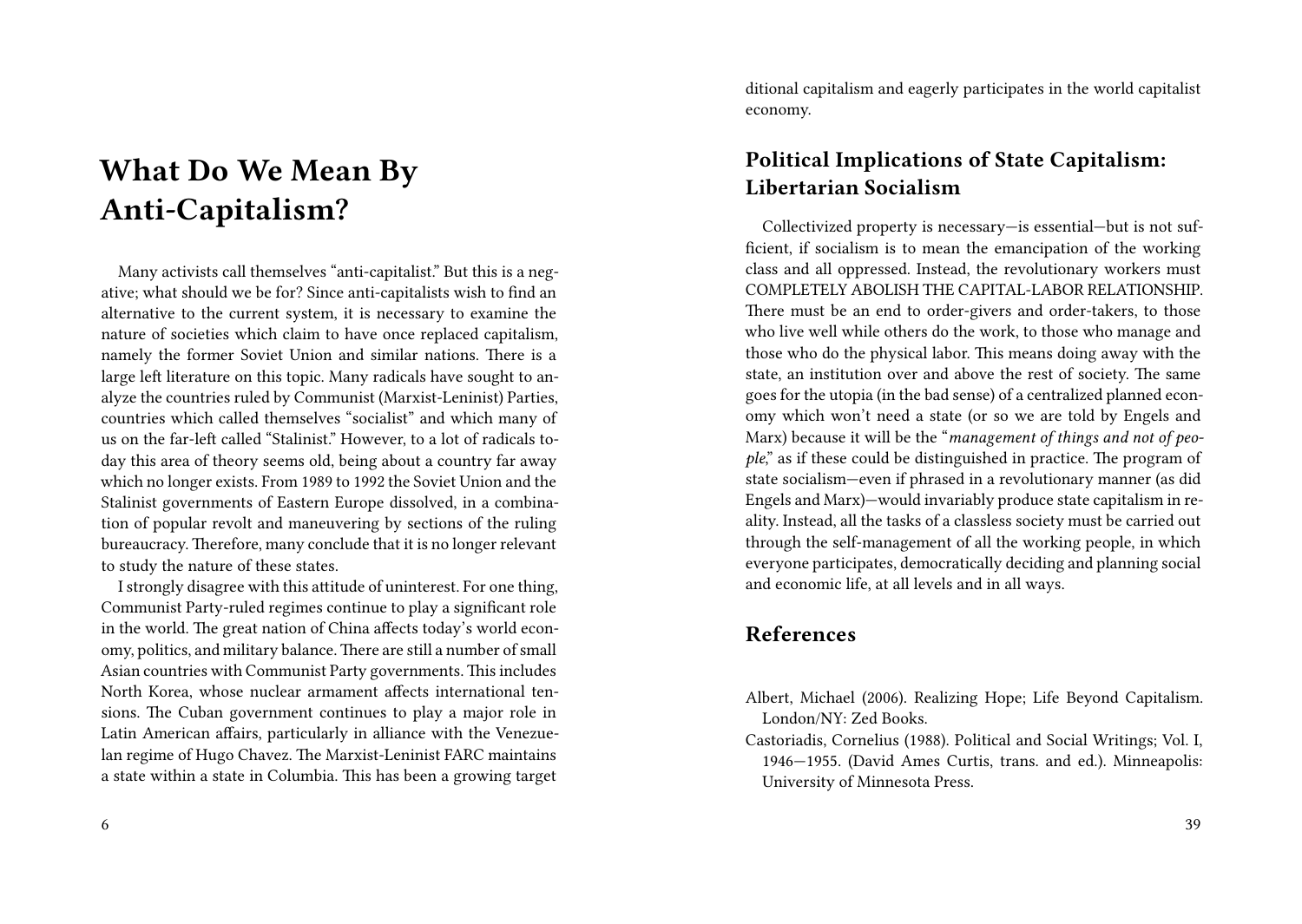capitalism, to help pump surplus labor out of the workers.The bourgeoisie would not hire it otherwise. The managers are the higher servants of the bourgeoisie and yearn to join it. The upper layers usually do, being rewarded with stock options, insider knowledge, and such.

However, there is a radical section of the professional bureaucracy which dreams of replacing the bourgeoisie altogether. This is what they did in the Soviet Union and similar countries. Anarchists and certain Marxists had discussed the bureaucrats' role in the Soviet Union. Rather than using stock ownership, they divided up the surplus wealth by official position, but they remained a capitalist class for all that. They served as the agents of capital accumulation through the exploitation of the workers. In Engels' terms, they managed "*the modern state, a capitalist machine, the state of the capitalists, the ideal personification of the total national capital.*" As a class they are themselves what Marx called the bourgeoisie, "*the personification of capital.*"

Whether the Soviet Union, etc. were capitalist or noncapitalist is a question which has been settled by history. After 1989, the Soviet Union and its satellites changed over to traditional capitalism. Had this been the transfer of power from one class to an alien class (from the workers or the third-system new class to the bourgeoisie), then we should have expected a terrible upheaval, a revolution or counterrevolution. Instead, the old bureaucracy morphed into the new bourgeoisie, going from one capitalist form to another. There were popular upheavals, but topdown maneuverings managed to avoid a workers' revolution. The internal competitive tensions within the bureaucracy permitted it to transform itself peacefully into another variety of capitalist rule. (For the workers there were both gains—expanded freedoms—and losses—shredding of the social services.) This was even clearer in China, where there still exists the old bureaucracy, the Communist Party's dictatorship, the Marxist-Leninist ideology, the "People's Army," and a great deal of nationalized industry. Yet the state has plainly adopted traof U.S. intervention. And many radicals are attracted to the Maoist rebellion in Nepal, which has a chance of coming to power. Finally, to understand the world, it is necessary to understand what is going on in the successor states to the Soviet Union, such as Russia, Ukraine, Kazakhstan, etc., along with the new Eastern European states. This cannot be done without understanding their very recent history, the system they lived under until a few years ago.

To me, however, the most important reason for studying the nature of the Soviet Union and similar states is the light it sheds on what we mean by ANTI-CAPITALISM and by SOCIALISM. Whether we regard these states as socialist determines what we think is the alternative to capitalism. There are a great many radicals who are attracted to the model of the old Soviet Union or of Maoist China, who are impressed by Cuba today or by the Nepalese Maoists. They would like to create a world in which all countries are more-or-less like Cuba, including North America and Europe. They described the Soviet Union and Cuba as "really existing socialism." That is, if you want socialism, this is the socialism which really existed, whatever you would have liked it to be, so anti-capitalists better accept it.

Conversely, the establishments of Western capitalism have been glad to agree that the Soviet Union, China, Cuba, etc. are/were "socialist" and "communist." They say, capitalism may have faults, but this is the only "anti-capitalist" alternative which ever was or ever could be. These ugly, totalitarian, Stalinist states are the only socialism which could ever exist. So everyone must accept capitalism, they declare.

(I call these regimes "Stalinist." This does not deny that Lenin and Trotsky laid the basis for Stalin's totalitarianism. Nor do I deny that there were important changes in these countries after Stalin's death. But I believe that this system became consolidated under Stalin's rule, when the last remnants of the Russian revolution were destroyed, tens of millions of workers and peasants were exterminated, and the new bureaucratic ruling class was solidified. Russian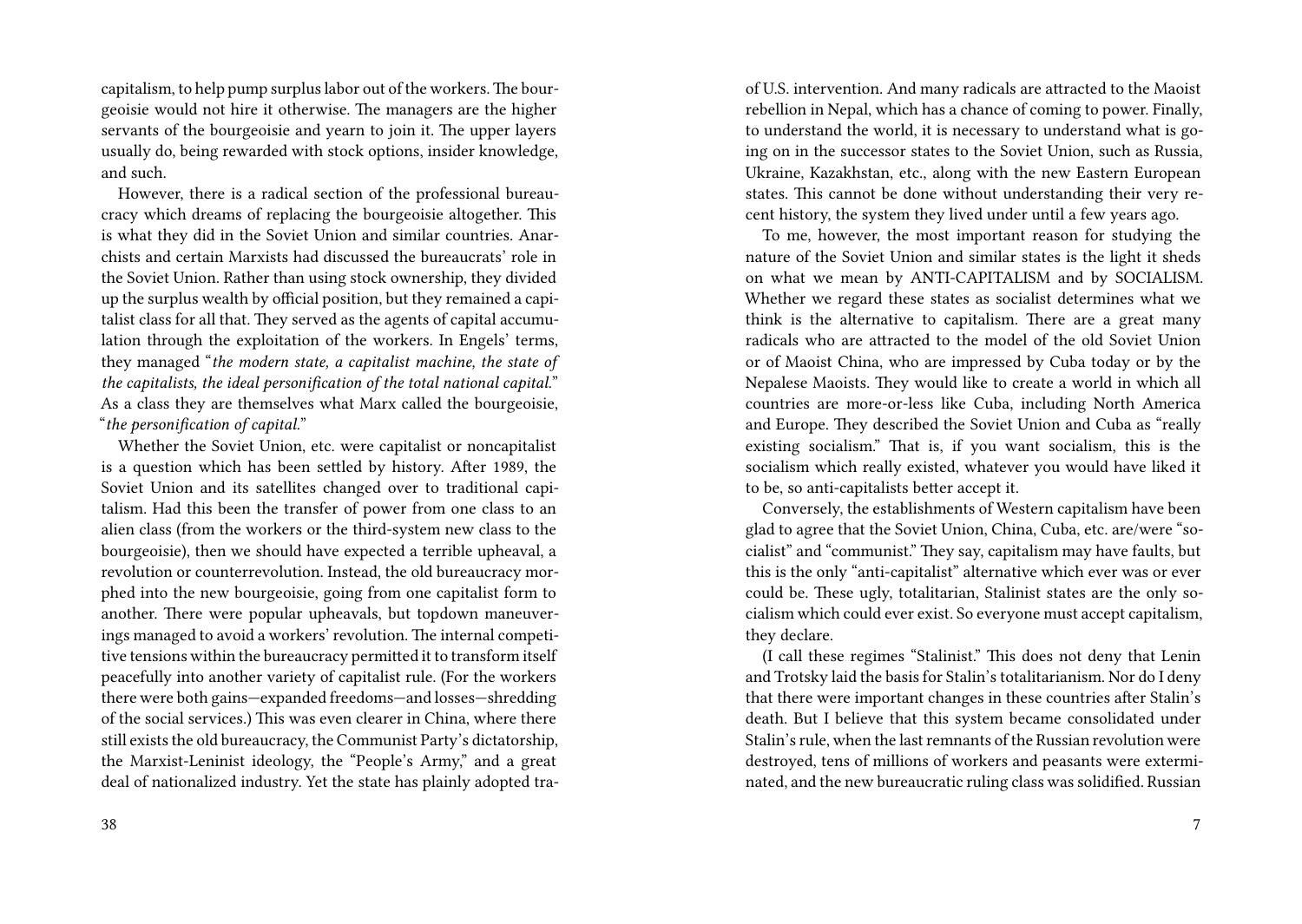totalitarianism became the program of all Communist Parties, such as the Chinese. So Stalinism is an appropriate label.)

Among radicals, particularly among anarchists, there are tendencies which reject the labels of socialist, of communist, and of the left. For them it is not a problem that the Soviet Union's system is identified with socialism. They agree with this identification. I will not go further into these tendencies right now, except to point out that they reject not just state socialism but the whole of the socialist project.

Historically anarchists considered themselves to be a part of the left—the extreme left of the left, that is, the most oppositional of those in opposition to capitalism and the state. They considered themselves as an extreme part of the socialist movement. In his famous article on "Anarchism" for the Encyclopedia Britannica, Kropotkin wrote of "…the anarchists, in common with all socialists, of whom they constitute the left wing…consider the wage-system and capitalist production altogether as an obstacle to progress." (1975, p. 109)

The tendency with which I identify is revolutionary, classstruggle, pro-organizational, anarchism. By "anti-capitalism" we mean libertarian socialism and authentic communism. We advocate replacing capitalism with a cooperative network of selfmanaging producer and consumer associations and communes, which will produce goods for use, not for profit. It will be democratically planned from the bottom up. Society will be coordinated through these associations and communes, in a federation of workplace and community councils. The police and military will be replaced by a popular militia, so long as it is needed.

"In place of the old bourgeois society, with its classes and class antagonisms, we shall have an association, in which the free development of each is the condition for the free development of all." These are the stated goals of the Communist Manifesto of Marx and Engels. (1955, p. 32) They are the original goals of the socialist project, reflected both in the humanistic, libertarian tendency by a vast system of black and gray markets, of illegal and semi-legal trading. Individuals did extra work, factories made deals with each other through special expediters, there was organized crime, and the wheels were greased throughout the society by off-the-books trading. The bureaucratic management would have collapsed without this very real wheeling and dealing, that is, market (capitalist) relations. (This can be studied in detail in any book on the Soviet Union's economy. For Marxist analyses, see Hobson & Tabor, 1988, and Daum, 1990. Daum feels that "state capitalism" gives a false impression that there was a centralized single capital; he prefers "statified capitalism." )

At this point I could give a more detailed critique of various theories of state capitalism, but I lack the space. What is significant is that most of the "state capitalist" theorists have some version of libertarian socialism—either socialist-anarchism or autonomist Marxism. But Cliff (1970), of the International Socialist Tendency, still advocated a "workers' state," a nationalized and centralized economy, a "vanguard party," and other elements of the Leninist and Trotskyist tradition—and the same is true of Daum (1990) of the League for the Revolutionary Party. Regardless of intentions, these concepts reflect the capital-labor relationship: the relationship between order-givers and order-obeyers, between exploiters and exploited, between mental and manual labor.

The third-system/new-class theorists reject "state capitalism" because the Soviet Union-type of system is ruled by a collectivist bureaucracy (or "coordinator class," as per the Pareconists). They correctly note its roots in the class of salaried professional managers under traditional capitalism. As I have demonstrated in this and the previous part, Marx and Engels had foreseen this as part of the development of capitalism. As Engels said, "*All the social functions of the capitalist are now performed by salaried employees.*" But these remain the social functions of capitalism! Under traditional capitalism, this bureaucratic middle layer is a part of the system. It is created under corporate/monopoly capitalism in order to serve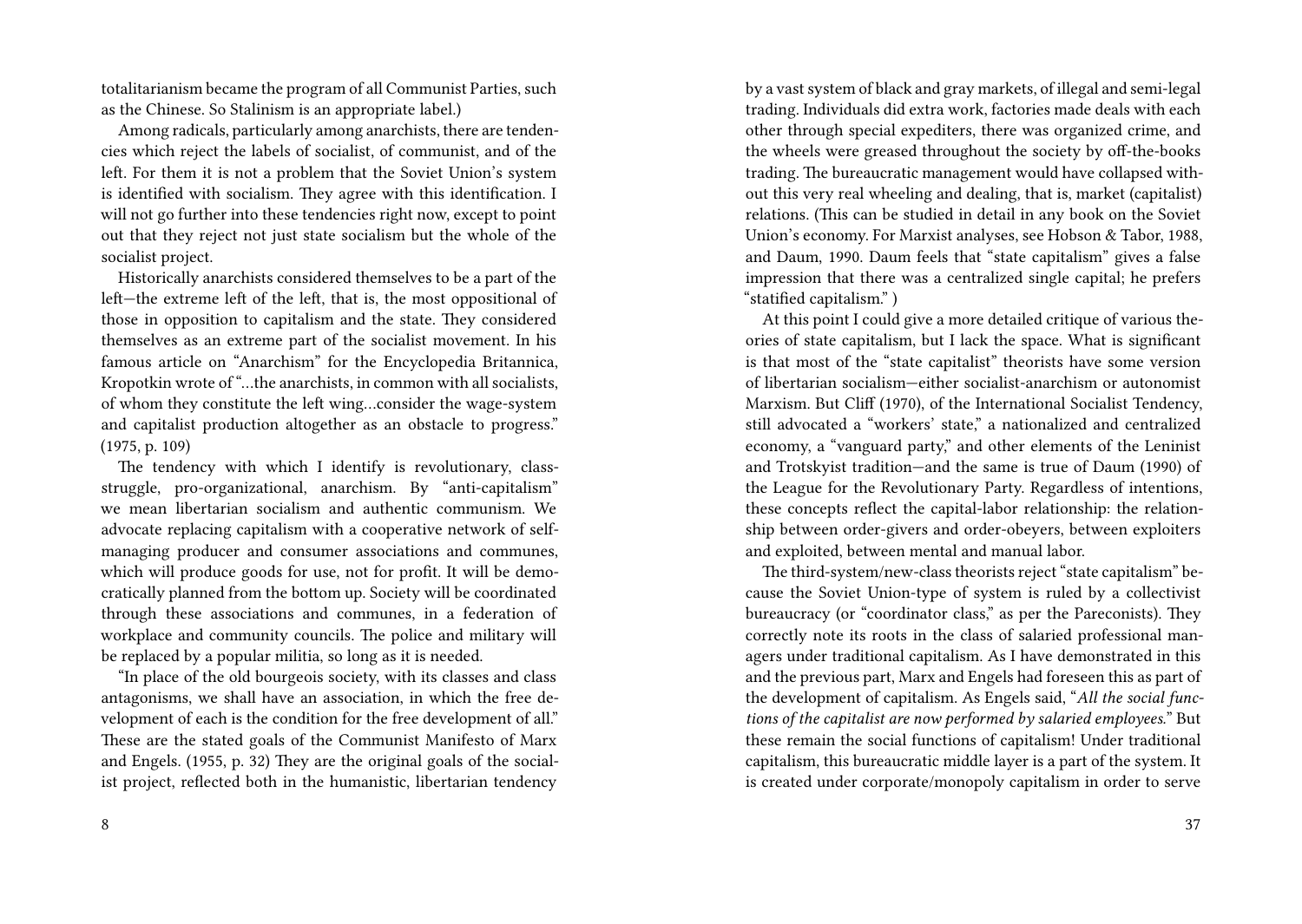the major powers, they were "compared," both in firepower and in cheapness. In short, there were international competitive pressures on the "firm" of the Soviet Union to produce as much as possible, to exploit its workers as much as possible, and to accumulate as rapidly as possible—all capitalist processes. (These points were emphasized by Cliff, 1970. The weakness of his theory is that he only looked at such international pressures and therefore denied internal sources of competition which drove the internal market and the law of value. This makes his theory essentially a third system/new class analysis, with its concomitant weaknesses, as discussed in Part 2. )

Despite its monolithic appearance, the Soviet Union had a great deal of internal competition for scarce resources. Factories competed with factories, enterprises with enterprises, regions with regions, and ministries with ministries. The central plan, such as it was, was developed under the competing pressures of different agencies, each seeking as many resources as possible and as low production goals as possible. Once developed, the plan was more a wish list than the controlling guide to the national economy. The plan of the Soviet Union was never, ever, fulfilled—not once! Torn by internal conflicts, and needing to hold down the workers, the ruling bureaucracy could not integrate the economy in a harmonious fashion. Lacking workers' democracy, it was incapable of truly planning the economy.

The competitive aspects of the economy were officially built in. Firms made legally binding contracts with each other for raw materials and productive machines, which were paid for by credits (money) in the central banks. Therefore, not only were consumer goods and labor power commodities, but means of production were also commodities, bought and sold among firms. Also, collective farms were not state farms but were legally cooperatives. They produced food for the market (this is aside from the permitted private plots which produced a disproportionate share of food). That was the legal market. Additionally the whole system was tied together within Marxism and in revolutionary anarchism. Did the Stalinist regimes meet these goals? Were they even going in that direction? If not, what does it mean to call them "socialist?" These are questions I will discuss in this 3-part series.

#### **The Three Theories About Stalinism**

On the left, theories about the nature of the Soviet Union can be grouped into three trends.

One (to be considered in this part) is that it was a form of socialism, or tending toward socialism, or a "post-capitalist" society. Trotsky regarded the Soviet Union under Stalin as a "degenerated workers' state." After World War II his orthodox followers called the new Stalinist states, "deformed workers' states" (since they could not be "degenerated" without having had actual workers' revolutions; but most of these theorists regard Cuba as a "healthy workers' state"). In any case, these theories regard the Stalinist system as better (more "progressive") than capitalism .

A second group of theories regards Stalinism as a new, third, type of class society. It is, they claim, not socialism and not capitalism. The bureaucracy was a new ruling class which managed a nationalized, collectivized, economy. It exploited the workers in some fashion. This system is not better than capitalism and possibly is worse. Such a theory (called "bureaucratic collectivism") was developed by some dissident Trotskyists. A version has been developed by the theorists of "Parecon."

A third group of theories regards the system as a variant of capitalism, despite its apparent differences from traditional capitalism. Usually this is called "state capitalism." The concept is rooted in the work of Marx and Engels. It has mostly been developed by dissident Trotskyists but anarchists have also used it. In my opinion this is the best analysis of this system.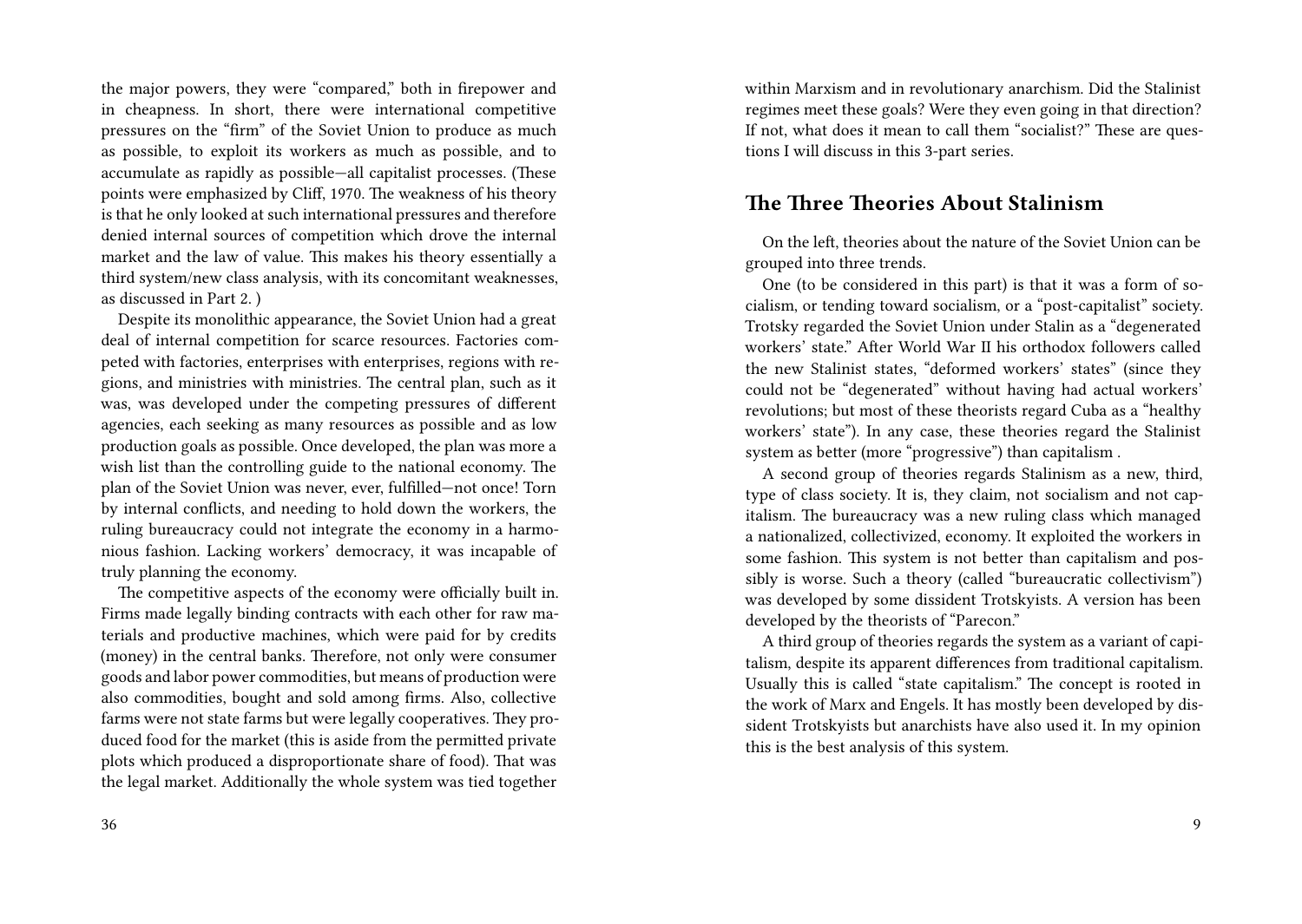I will discuss the new-type-of-class-society theories in Part 2 of this series, next month. State capitalism will be reviewed in Part 3 of the series.

### **Was the Soviet Union "Socialist"?**

Whether to call the Soviet Union "socialist" may be a matter of definition. If people wish to define "socialism" as governmentowned industry—which may be what most mean by "socialism" then the Stalinist countries were indeed socialist. I cannot prove that a definition is "wrong." However, the Marxism which the system's supporters claim to follow describes socialism in a different way (at least Marx's Marxism does). It insists on a class analysis of each society. In the very same section of the Communist Manifesto which was quoted above, Marx and Engels declared, "…The first step in the revolution by the working class is to raise the proletariat to the position of ruling class, to establish democracy…the state, i.e…the proletariat organized as the ruling class…When in the course of development, class distinctions have disappeared…the public power will lose its political character." (1955, pp. 31–32)

That is, to Marx, the working class and its allies (peasants, women, etc.) would take over society and establish true democracy, a "state" which is nothing but the self-organized working class. It will proceed (rapidly or slowly) to end all class distinctions and the state. (Libertarian Marxists believe that Marx became even more anti-statist after the Paris Commune.) I am not discussing here the validity of libertarian (autonomist) Marxism, just pointing to its overlap with class-struggle anarchism in the socialist project.

It is obvious that countries of the Soviet Union's type do not meet these class criteria. There was (is) a bureaucracy of bosses on top, who ran everything and made the decisions. The state was the bureaucracy "organized as the ruling class." In a planned economy, they did the planning. The workers were on the bottom, taking or-

the workers worked for longer hours than was necessary merely to reproduce the value of their wages. The worth of the commodities produced in the extra hours they worked was the surplus value, the basis of profit. The workers produced a greater value than they themselves were, which is to say they were exploited in the capitalist manner.

The operation of such markets, whether in consumer goods or in labor, are quite distorted compared to some model of a perfectly unhindered free-market of classical capitalism. But markets are also distorted under the monopoly capitalist conditions of today's Western capitalism (what the bourgeois economists call "imperfect competition"). Markets were also distorted under the conditions of totalitarian Nazi Germany, where labor was intensely regulated and the government was integrated with big business—and yet there remained a stockholding, profit-making, bourgeoisie. Markets would be even more distorted under the model of state capitalism as developed by Engels. Buying and selling continues—distorted markets are still markets.

Advocates of noncapitalist analyses of the Communist Partyrun countries claim that these countries are devoid of competition. They are supposedly run by "central planning" and therefore cannot be capitalist, it is argued. But even if this were true, the Soviet Union or Cuba would be just one firm in a capitalist world market. Under Stalin, it is true, the Soviet Union made an effort to be as self-sufficient as possible. But even then there was always some international trade; it could not be totally cut off. At other times, these regimes bought and sold much on the world market and borrowed international loans. When urging Mexican businesspeople to invest in Cuba, in 1988, Fidel Castro told them, "*We are capitalists, but state capitalists. We are not private capitalists.*" (quoted in Daum, 1990, p. 232)

Besides trade, the Soviet Union always had to build up military forces to defend the wealth of its rulers from other nations' rulers. While intercontinental nuclear missiles were not traded among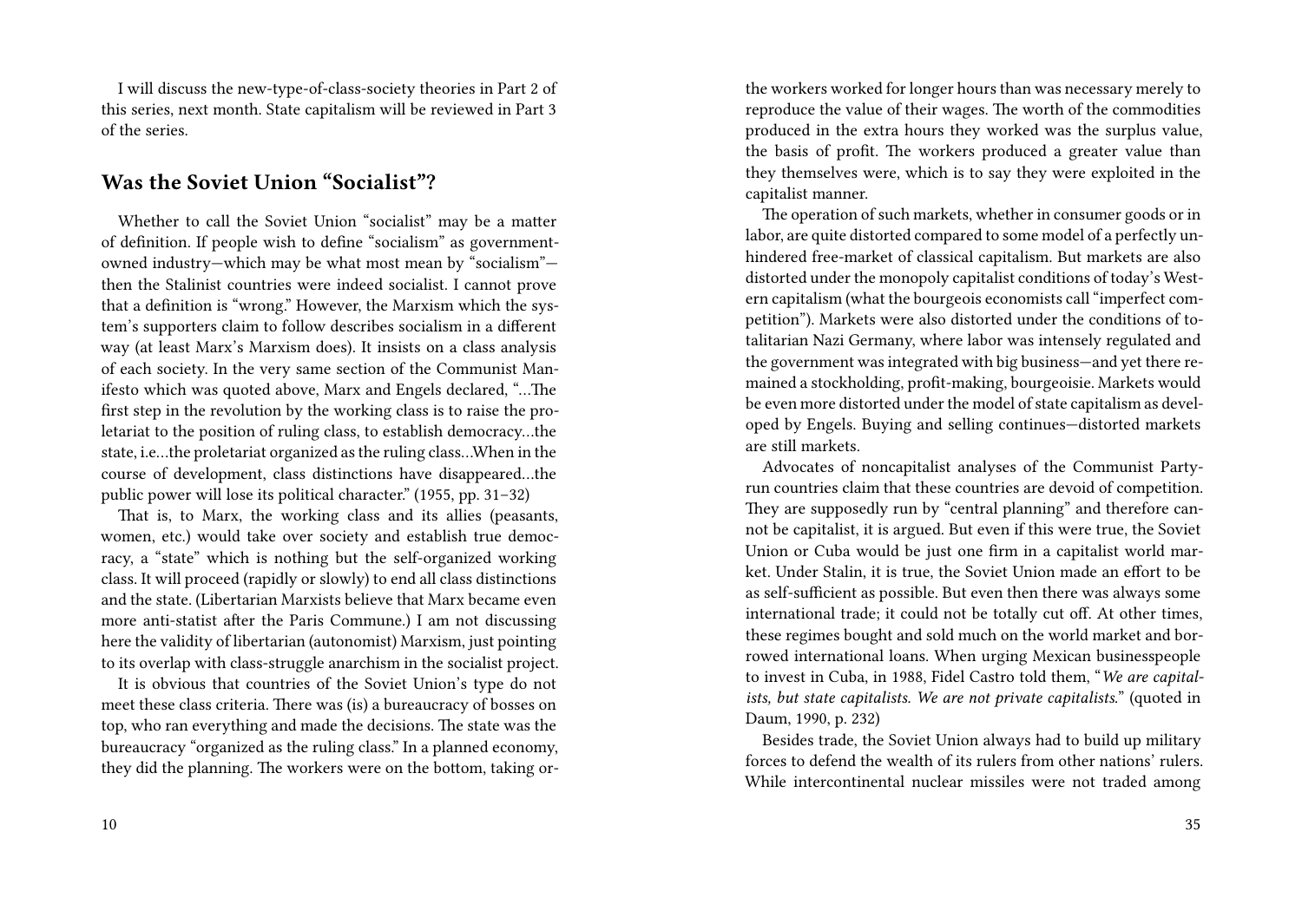class revolution overthrew a weak bourgeoisie. The workers were unable to go ahead to socialism—due to the poverty of the country, the failure of the revolution to spread, and the authoritarianism of the Bolsheviks. Yet the bourgeoisie was too weak to restore its traditional rule. Instead the Bolshevik state became the nucleus of a new, statified, capitalism. This became a model for a few other countries, such as China, where the national bourgeoisie was too weak to hold on but the working class was not strong enough to establish workers' and peasants' self-management. After decades, the internal conflicts of state capitalism became too great. It fell apart and restored the old capitalism.

# **In What Ways Was the Soviet Union Capitalist?**

Contrary to Shachtman, the Soviet Union, Eastern European states, China, other Asian states, and Cuba, did show the essential "characteristics of capitalism." To begin with, they were commodity-producing economies. All noncapitalist societies produced useful goods for consumption (of the tribesmembers, or the serfs and lords, or the slaves and masters, or—someday—of the freely associated producers under socialism). Only capitalism produces commodities for sale. This includes the most important commodity, the ability of the workers to work, by hand and brain: the commodity labor-power. In the Soviet Union, the workers were not simply given food and clothes, as were slaves, or soldiers, or prisoners. Management paid them for their labor time—paid them in money. Then they went to the shops to buy consumer commodities—commodities which workers had produced. These consumer goods were commodities being sold on a market. The laboring ability which the workers sold to the bosses was also a commodity. Labor power was sold at its value, its worth in maintaining and reproducing the workers and their families. But

ders, doing what they were told, and resisting where they could just as under capitalism. There was a vast system of police repression. Only one party was allowed; all others, even socialist parties, were outlawed. No opposition caucuses were permitted within the single party either. Organizing for other views, such as anarchism, was rewarded by jail, labor camps, mental hospitals, or death. Independent unions and strikes were banned. Therefore the working population had no choices and no way to control their "leaders."

Supporters of the Stalinist system knew this, of course. They could hardly deny that the Soviet Union then and Cuba today are single-party dictatorships. They could only argue that these were benevolent dictatorships, good for the workers. They could point to real or imagined low-level workplace assemblies, for example (in which the workers could decide how to carry out their part of plans which had been made elsewhere, by others). Criticisms of the oneparty dictatorships usually were answered by changing the topic, by pointing out that, after all, the U.S., with its two parties, is really a dictatorship of the big capitalists (true, but irrelevant to criticisms of Stalinism).

In fact, these supposedly benevolent dictatorships were enforced through massive terror. 20 million workers and peasants may have been murdered under Stalin's rule, to solidify the bureaucracy. Millions more died under Mao, in the Great Leap Forward and the Cultural Revolution. In Cambodia/Kampuchea, Pol Pot exterminated a fourth of the population. Many thousands have risked their lives fleeing from Vietnam, North Korea, Tibet, and Cuba. Even the less violent regimes, such as Cuba's, are backed by enormous police forces and have a large number of political prisoners.

Clearly, in none of these states is the proletariat in the position of the ruling class, on the road to abolishing all class distinctions and the state. The most repressive regimes on earth, with states similar in structure to Nazi Germany's, disguise themselves as the embodiment of the most advanced, liberating, socialist ideals! This is disgusting, although not without its logic. What is especially dis-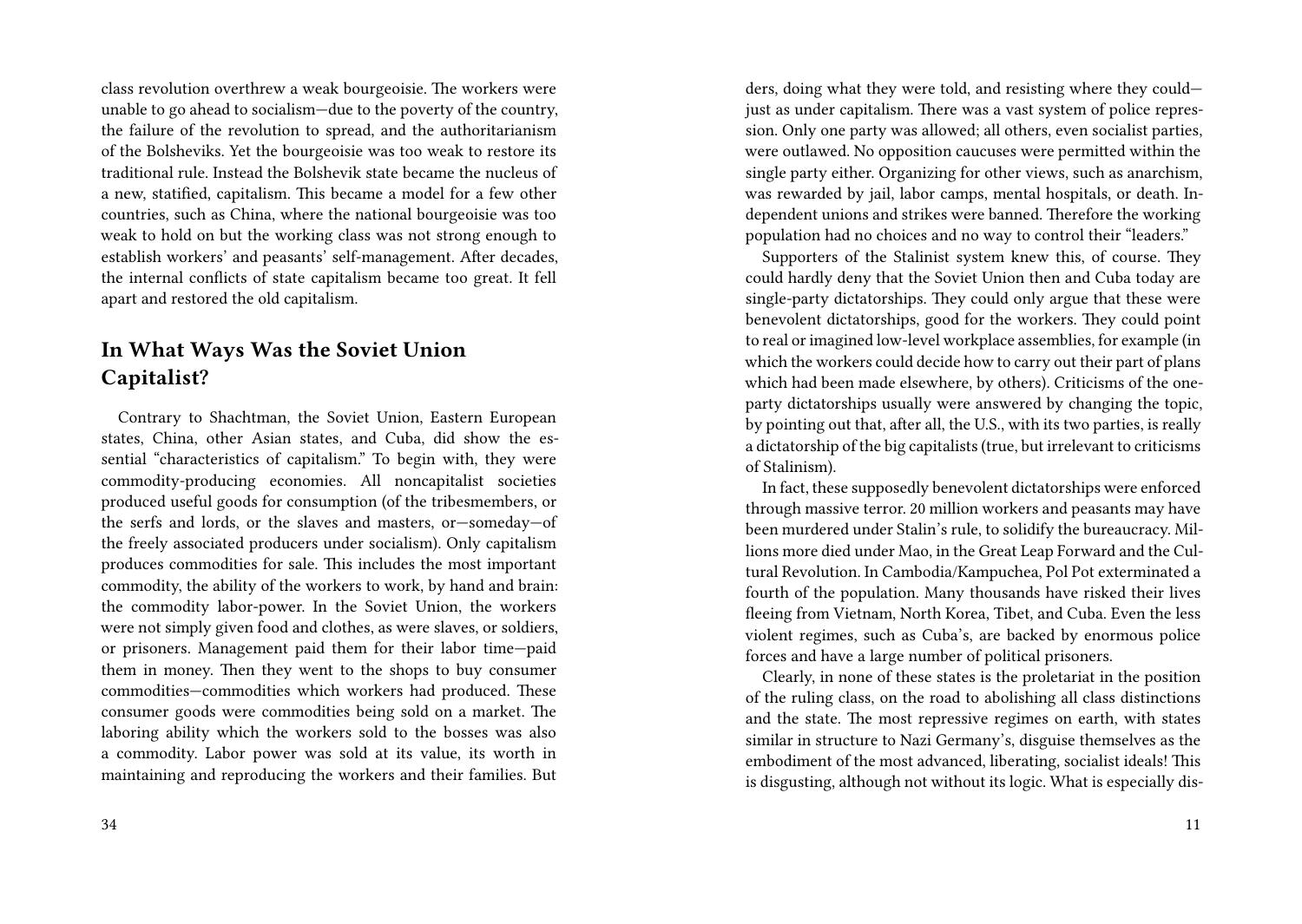gusting is that so many radicals let them get away with it, either by supporting these states or by rejecting the ideals of socialism. (To what extent Marxism led to such tyranny, i.e. what are the authoritarian aspects within Marxism, is another discussion.)

Also astonishing is the number of well-meaning radicals who are impressed with the Maoists of Nepal. The 60s and 70s have come and gone. We have seen this movie before. We know—or should know—how it comes out. We know what happens when movements with Marxist-Leninist (Stalinist) or radical nationalist leaders take power. The result is never the democratic rule of the working population.

## **Defense of Stalinism**

The apologists argue that these societies were good for the working class, and therefore the workers did rule them, even if they didn't. These supporters point out that the Soviet Union had full employment, guaranteed housing, and universal health care. This is compared to the unemployment and increased misery of the Russian people today. A similar argument is made about China, which once had the "iron rice bowl," guaranteeing work and food for all Chinese. This has been abandoned by the current leadership (although the leadership remains a Communist Party, proclaims Marxism-Leninism as its ideology, and maintains a great deal of nationalized property—which makes it all confusing). Similar points are made about the health care and medical coverage of Cuba. Much of this is true—even if the Soviet Union's jobs, health care, and housing were pretty low-quality in practice.

Every ruling class makes a de facto DEAL with its working population: If you let us rule, without rebellion, we will grant you some benefits and rights, to make life livable for you. In the U.S.A., for example, the top bourgeoisie gets to have wealth beyond the dreams of the emperors and pharaohs of old.They get to run society in their munist Party-ruled economies were nationalized and collectivized. They were aware that the ruling class was a collective bureaucracy and not a stockholding bourgeoisie. This is why Cliff made a point of calling the Soviet Union "bureaucratic state capitalism," not just "state capitalism," and why Castoriadis called his theory "bureaucratic capitalism." They insisted that what most mattered was that the capital-labor relationship existed in the Stalinist states. The relation between the workers and the bosses remained the same in essentials. The workers were exploited by the ste, not private corporations, but the state was, in Engels' terms, "*the ideal personification of the total national capital…the national capitalist*."

The old Soviet Union may be examined from one of two class perspectives. From a ruling class perspective, the differences between the shareholding bourgeoisie and the collectivist bureaucracy are all-important. The bourgeoisie does not care, after all, whether its wealth and power are taken away by the workers or by totalitarian bureaucrats. Either way, it loses its wealth. So it hates both alternatives and regards them as essentially the same: "socialism." This is also the viewpoint of those who regard the Soviet Union as non-capitalist: either "socialist" or a "workers' state" or a new class society. It is a fundamentally bourgeois viewpoint.

From a working class viewpoint, however, what matters is the relation of the workers to the boss class—the method of their exploitation. If this method is the same—if, as Engels said, "*the capitalist relation is not done away with*"—then the system is the same. How the rulers divide up the surplus value among themselves, after pumping it out of the workers, is a secondary question. It is only a state capitalist theory which starts from this proletarian perspective.

The classical Marxists who wrote about state capitalism, beginning with Marx and Engels, did not expect traditional capitalism to actually evolve into a stable form of state capitalism. There were too many conflicts and contradictions within capitalism to overcome. But what happened in the Soviet Union was that a working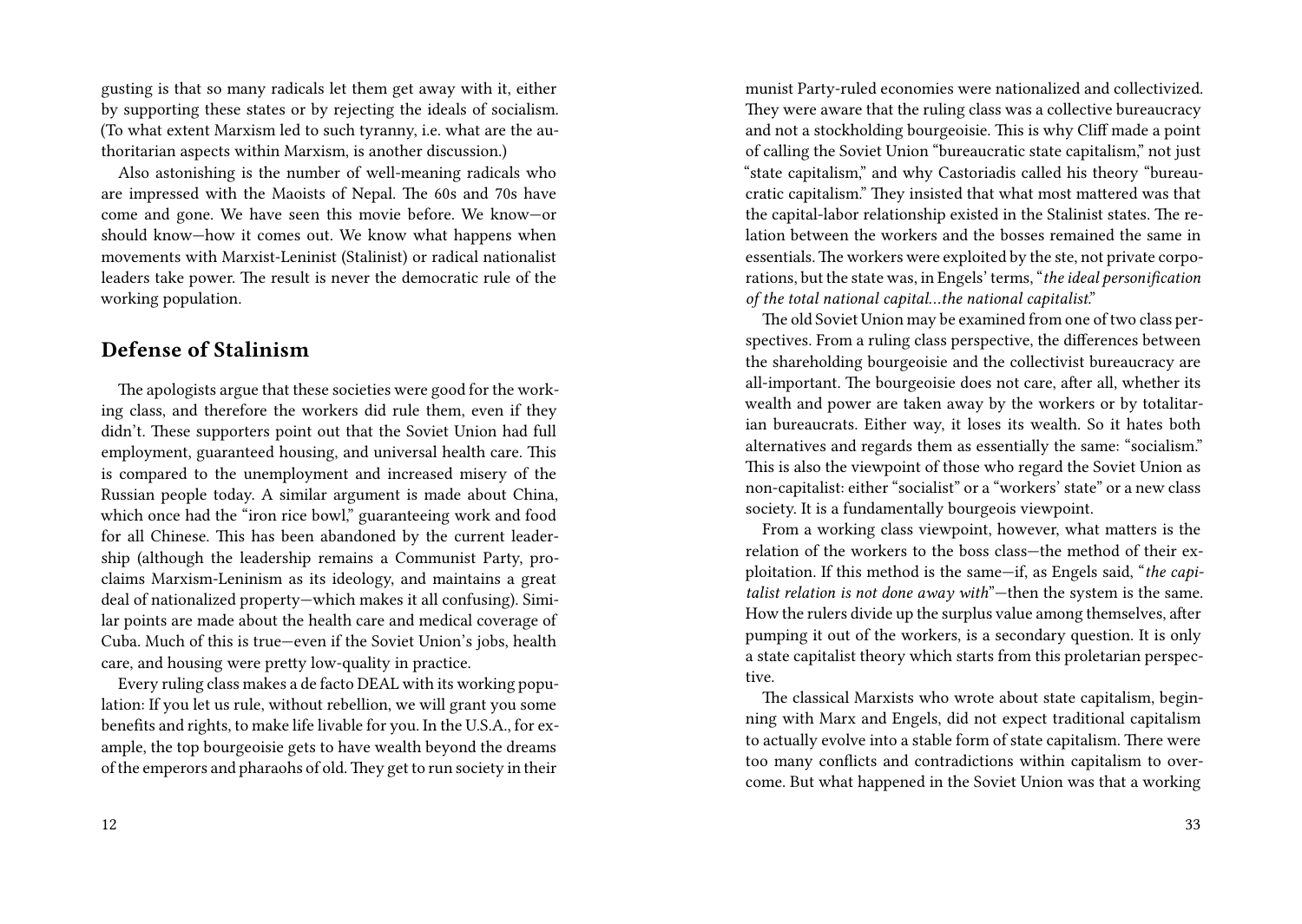rists of state capitalism were dissident Trotskyists. They rejected Trotsky's belief that Stalinist Russia remained a "workers' state" so long as it kept nationalized property. These included the "Johnson-Forest Tendency" of C.L.R. James (1998) and Raya Dunayevskaya (2000); Tony Cliff (1970), a theorist of the British Socialist Workers Party and the U.S. International Socialist Organization; and Cornelius Castoriadis (1988) of the Socialisme ou Barbarie group in France. In the U.S.A., the Revolutionary Socialist League, of which I was a member, evolved from dissident Trotskyism to anarchism, meanwhile developing a theory of state capitalism (Hobson & Tabor, 1988). So did a split-off from us which wished to remain Trotskyist (Walter Daum, 1990).

Other socialists disagreed, even those who accepted that the Communist Party-managed states were not workers' or socialist states but had an exploitative ruling class. Max Shachtman, theorist of "bureaucratic collectivism," wrote, "*…The Stalinist social system is not capitalist and does not show any of the classic, traditional, distinctive characteristics of capitalism… There are…many embarrassments in conceiving of a capitalist state where all capitalists are in cemeteries or in emigration…Nowhere can an authentic capitalist class, or any section of it, be found to support or welcome Stalinism, a coolness which makes good social sense from its point of view since it is obvious…that Stalinism comes to power by destroying the capitalist state and the capitalist class.*" (1962, pp. 23—24).

Similarly, Michael Albert, a founding theorist of "participatory economics" ("Parecon"), rejects "state capitalism" as a description of these societies, in favor of "coordinatorism." It would be a mistake, he claims, "*to say that the old Soviet economy was capitalist despite there being no private ownership of the means of production…The absence of owners and the elevation of central planners, local managers, and other empowered workers to ruling status is what characterized these economies as different*. " (2006, p. 158)

However, whatever their differences among themselves, theorists of the Soviet Union as capitalist did not deny that the Cominterest. In return, they had provided most U.S. workers (whites, anyway) with a fairly high standard of living, one better than their parents had, and with a moderate degree of political democracy and freedom. In this period, this deal has been dissolving, with a lowering of the standard of living and a decrease in freedom. A rise in discontent and rebelliousness may be predicted.

In the Communist-run countries, the deal was that workers got full employment, housing, health care, education, etc. This was not as good as in the Scandinavian social democracies (under private capitalism), but still decent, considering their low level of productivity. In return, the bureaucracy got to have unlimited power and great riches for the upper crust (which lived far, far, better than the bottom workers). This does not mean that the workers ran the Soviet Union or run Cuba, any more than the workers run the U.S. or the Scandinavian countries. It was a class deal.

With the collapse of the Soviet Union and the Eastern European states, the workers had hoped that they would get the same deal as in Scandinavia or at least Western Europe: Germany or France, say. Instead, they were treated as if they lived in Africa or the poorer parts of Asia. The old bureaucrats turned bourgeoisie got very rich but the workers and farmers got very few benefits to replace those they had lost. Mostly they got an increase in political freedom (and not so much of that), which is good but cannot be eaten. Naturally many look back to the old deal with longing; at least there were jobs and food. But this does not prove that the Soviet Union had ever been anything but an exploitative, class-divided, totalitarian state. Nor can all the education or medical coverage in Cuba, as valuable as that is, make the state a workers' democracy or Castro other than a dictator.

Class deals are not enough. The problem is that our standards are so low. Much more than decent schooling for children and good medical coverage is needed on a world scale if the human race is to avoid destruction by nuclear war or ecological catastrophe. What is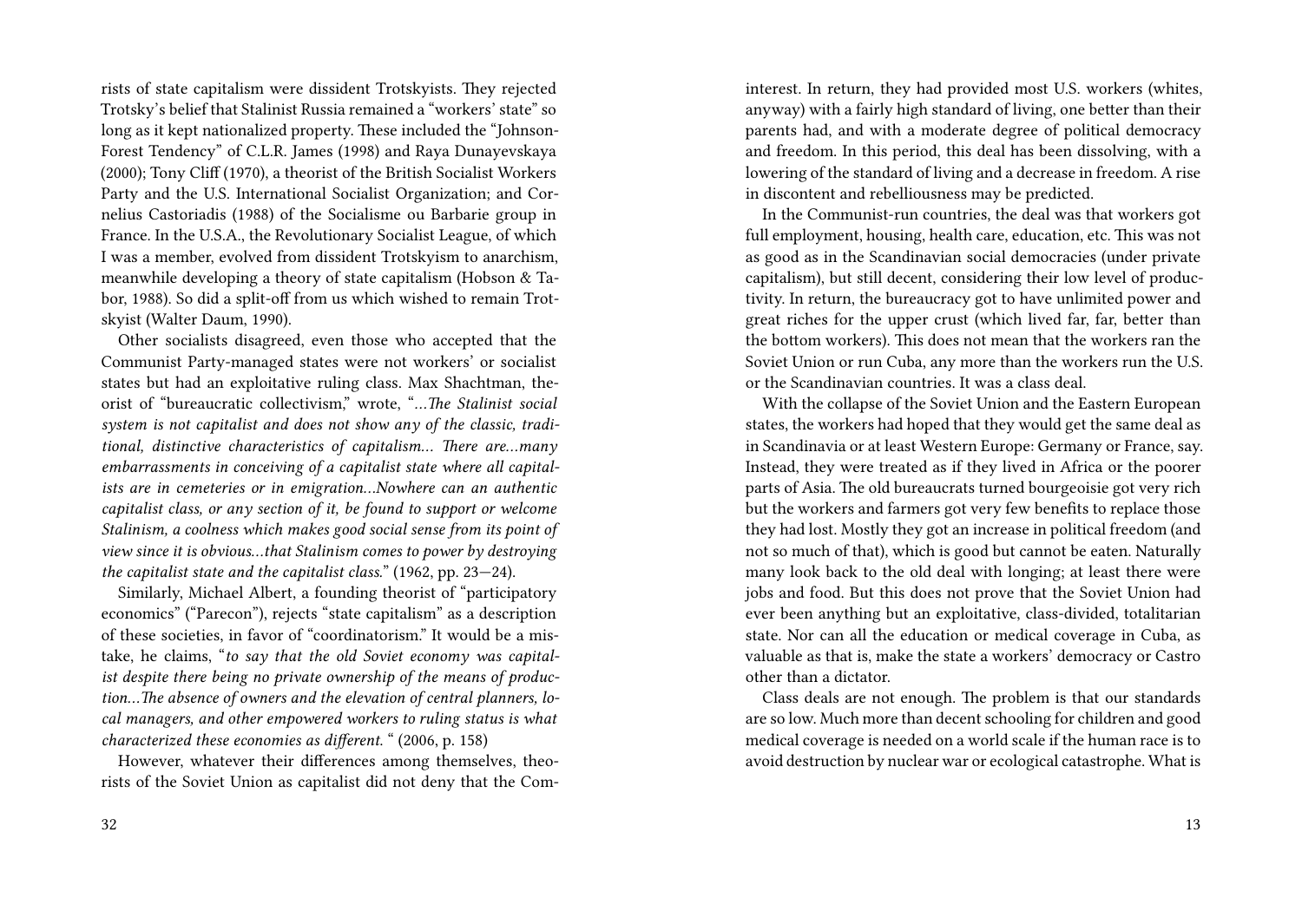needed is the vision which was demanded by the Utopian socialists, the original Marxists, and the anarchists. Nothing less will do.

#### **Workers' Rule Must be Democratic**

Trotskyists and others point out that capitalism may be managed by a bourgeois-democratic state but that it also has functioned under various forms of dictatorship, such as monarchy, police states, or fascism. Similarly, they argue, working class rule (beginning socialism) may be through proletarian democracy, such as the Paris Commune or the original soviets, but it also may function under a dictatorship. Stalin, Mao, Kim Il Sung, and Castro all are supposed to have ruled "workers' states," not as good as the Commune system, no doubt, but still maintaining working class power, however indirectly. So they argue.

However, the analogy between capitalism and working class rule does not hold. Capitalists rule the workers primarily through the market. What they need from a state is protection of the market, enforcing of contracts, repression of the workers, and some regulation and economic intervention to keep the market on a steady course. This is best done through a capitalist democracy, but it is not a big problem if these tasks are carried out by some form of dictatorship. Neither Nazi Germany nor Pinochet's Chile lowered capitalist profits—quite the contrary.

Unlike the capitalists (or other ruling classes, such as feudal lords or slaveholders), today's workers do not own private property in the means of production. Modern workers cooperate in the process of production, at the workplace and in society as a whole. If the workers are to manage industry, they must do so cooperatively and collectively. Unlike the capitalists, they cannot rely on any automatic processes, such as the "invisible hand" of the market. They must make conscious decisions about how the economy (and everything else) is to be managed. They must engage in democratic plan-

*a capitalist machine, the state of the capitalists, the ideal personification of the total national capital. The more it proceeds to the taking over the productive forces, the more does it actually become the national capitalist, the more citizens does it exploit. The capitalist relation is not done away with. It is rather brought to a head.*" (Engels, 1954, pp. 384—386)

Both Kropotkin and Engels believed that nationalization of industry by the existing capitalist state (reformist state socialism) was not socialism but state capitalism. However, Engels believed that nationalization by a new, workers,' state (revolutionary state socialism) would lead to classless, stateless, communism. "*The proletariat seizes political power and turns the means of production in the first instance into state property. But, in doing this, it abolishes itself as proletariat, abolishes all class distinctions and class antagonisms, abolishes also the state as state.*" (Engels, 1954, p. 388)

Kropotkin also wanted stateless communism but he did not believe in the possibility of a workers' state. He thought that centralized, statified, property—even if created by a workers' revolution would lead only to state capitalism. Instead of the state, he proposed that the workers take power through "*…the organization in every township or commune of the local groups of producers and consumers, as also the regional, and eventually the international, federations of these groups.*" (1975, p. 110) This program has historically been called "libertarian socialism"—meaning antiauthoritarian or self-managed socialism, anarchist or close to anarchism.

### **The Theory of State Capitalism**

From the beginning of the Soviet Union, anarchists accused the Bolsheviks of creating state capitalism. But it was Marxists who developed state capitalism as a theory to apply to the Soviet Union and similar states. This included the work of the anti-statist, anti-Leninist, Council Communists (Mattick, 1969). Most of the theo-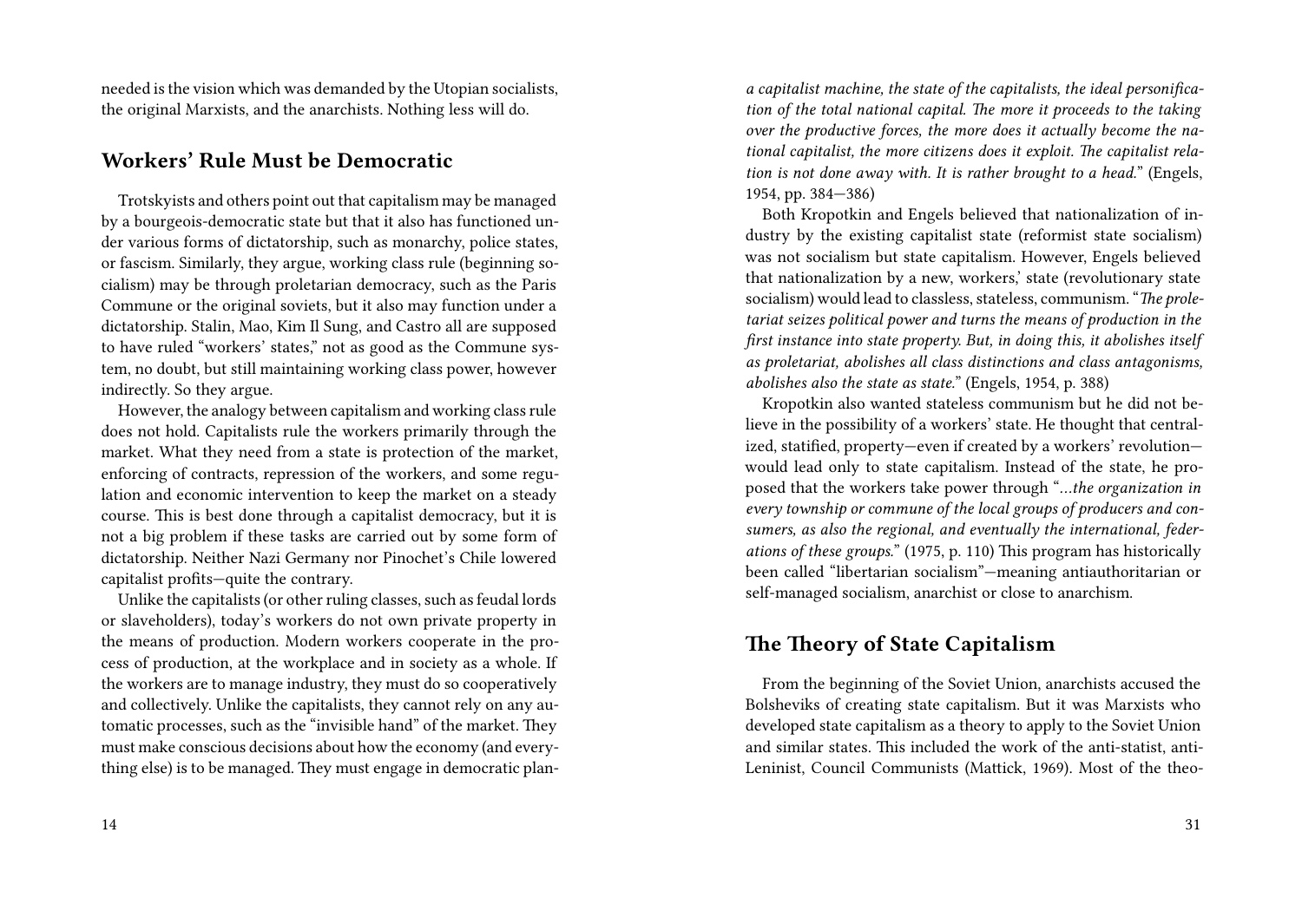# **State Capitalism vs. Libertarian Socialism**

# **Kropotkin and Engels on State Capitalism**

As early as 1910, Peter Kropotkin declared, "*The anarchists consider… that to hand over to the state all the main sources of economic life—the land, the mines, the railways, banking, insurance, and so on—as also the management of all the main branches of industry, in addition to all the functions already accumulated in its hands (education, … defense of the territory, etc.) would mean to create a new instrument of tyranny. State capitalism would only increase the powers of bureaucracy and capitalism.*" (1975, pp. 109–110) The program of state socialism would in practice produce state capitalism.

Karl Marx's comrade Friedrich Engels predicted the growth of giant corporations, trusts, and capitalist monopolies, which would plan ever larger sections of the economy. The tasks of the bourgeoisie will be increasingly carried out by hired bureaucrats. "*All the social functions of the capitalist are now performed by salaried employees. The capitalist has no further social function than that of pocketing dividends…*" (1954, pp. 385–386; the whole of Anti-Duhring had been gone over by Marx; this section was included in Engels' pamphlet Socialism: Utopian and Scientific.) These trends culminate in state capitalism, wrote Engels:

"*The official representative of capitalist society—the state—will ultimately have to undertake the direction of production… But the transformation…into state ownership does not do away with the capitalistic nature of the productive forces… The modern state… is essentially*

ning, a matter of deliberate, conscious, collective, decision-making. If the working class and oppressed people are to rule, and develop a classless, oppressionless, society, it must be done through the most radical, thoroughgoing, participatory, democracy. This cannot be done through any kind of elite rule, let alone dictatorship, whether by one person or by a vanguard party. The Bolsheviks never understood this, and modern Leninists do not understand this now.

There is the same problem with Trotsky's analogy between Stalin's "workers' state" and a bureaucratized, gangster-dominated, labor union. Both, he argued, are workers' institutions, dominated by undemocratic forces, internal agents of capitalism. Like a bad union, the Stalinist state should be defended against the capitalists and capitalist states, while workers struggle to take it back. This analogy also does not hold. Even a bureaucratized union may still provide some protection for the workers against the bosses. But the Stalinist states directly exploit and oppress the workers. They are analogous to capitalist bosses, not to unions.

The Soviet Union and its descendants are not workers' states, nor post-capitalist, nor socialist, nor tending toward socialism. They are totalitarian states with a bureaucratic ruling class and an exploited working class. They are no alternative to capitalism. Anticapitalism must include the most democratic self-management, in the tradition of libertarian socialism, or it must fail.

## **References**

- Kropotkin, Peter (1975). The essential Kropotkin. (E. Capouya & K. Tompkins, eds.). NY: Liveright.
- Marx, Karl, & Engels, Friedrich (1955). The communist manifesto. (Samuel Beer, ed.). Northbrook, IL: AHM Publishing Corp.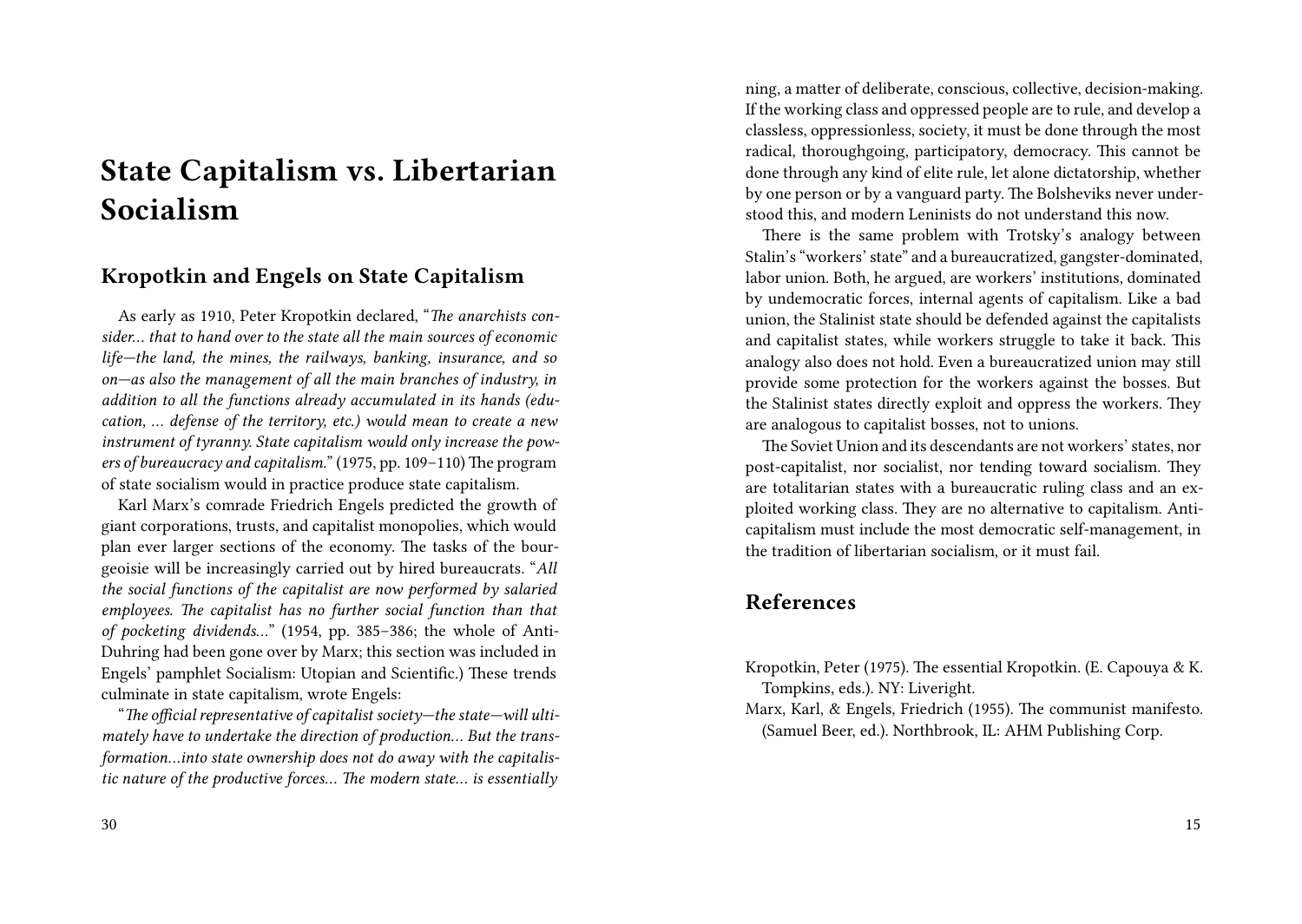# **The Bureaucratic Ruling Class vs. Democratic Self-Management**

## **Bakunin and Marx**

If any one person could be called the founder of the international anarchist movement, it was Michael Bakunin. While agreeing with much of Marx's analysis, he criticized Marx's program, because Bakunin feared that it would lead to the rise of a new ruling class. This class would be created out of the better-off workers and middle class intellectuals. They would claim to represent the workers and oppressed, but would become new rulers.

He warned that "*…the upper layer, the aristocracy of labor…this semibourgeois layer of workers would, if the Marxists had their way, constitute their fourth governing class…Former workers, who, as soon as they become the rulers of the representatives of the people, will cease to be workers and will look down at the plain working masses from the governing heights of the state*." (Bakunin, 1980, pp. 294 & 331) Referring to Marx's claim to "scientific socialism," Bakunin also opposed the domination of scientific-minded intellectuals, "*…the rule of the new society by socialist savants—is the worst of all despotic governments*." (ibid, p. 295)

The Marxist David Fernbach admits that Bakunin had a point. "*Bakunin's…warning of the dangers involved in the proletarian seizure of political power raise questions that Marx did not solve altogether satisfactorily…Bakunin, for all his errors, was conscious in* Price, Wayne (2000, Aug.) Anarchism as Extreme Democracy. The Utopian. Vol. 1. www.utopianmag.com

- Price, Wayne (2002, Nov.), Socialism from Above or Below: "The Two Souls of Socialism" Revisited. The Utopian. Vol. 3. www.utopianmag.com
- Price, Wayne (2005). Parecon and the Nature of Reformism. www.anarkismo.net
- Price, Wayne (2006). Confronting the Question of Power. www.anarkismo.net
- Shachtman, Max (1962). The Bureaucratic Revolution; The Rise of the Stalinist State. New York: Donald Press.
- Shachtman, Max (1965). Introduction to the 1965 Edition. The New Course by Leon Trotsky and The Struggle for the New Course by Max Shachtman. (Pp. 1—6). Ann Arbor: University of Michigan Press.
- Wetzel, Tom (2003). Participatory Economics and the Self-Emancipation of the Working Class. www.zmag.org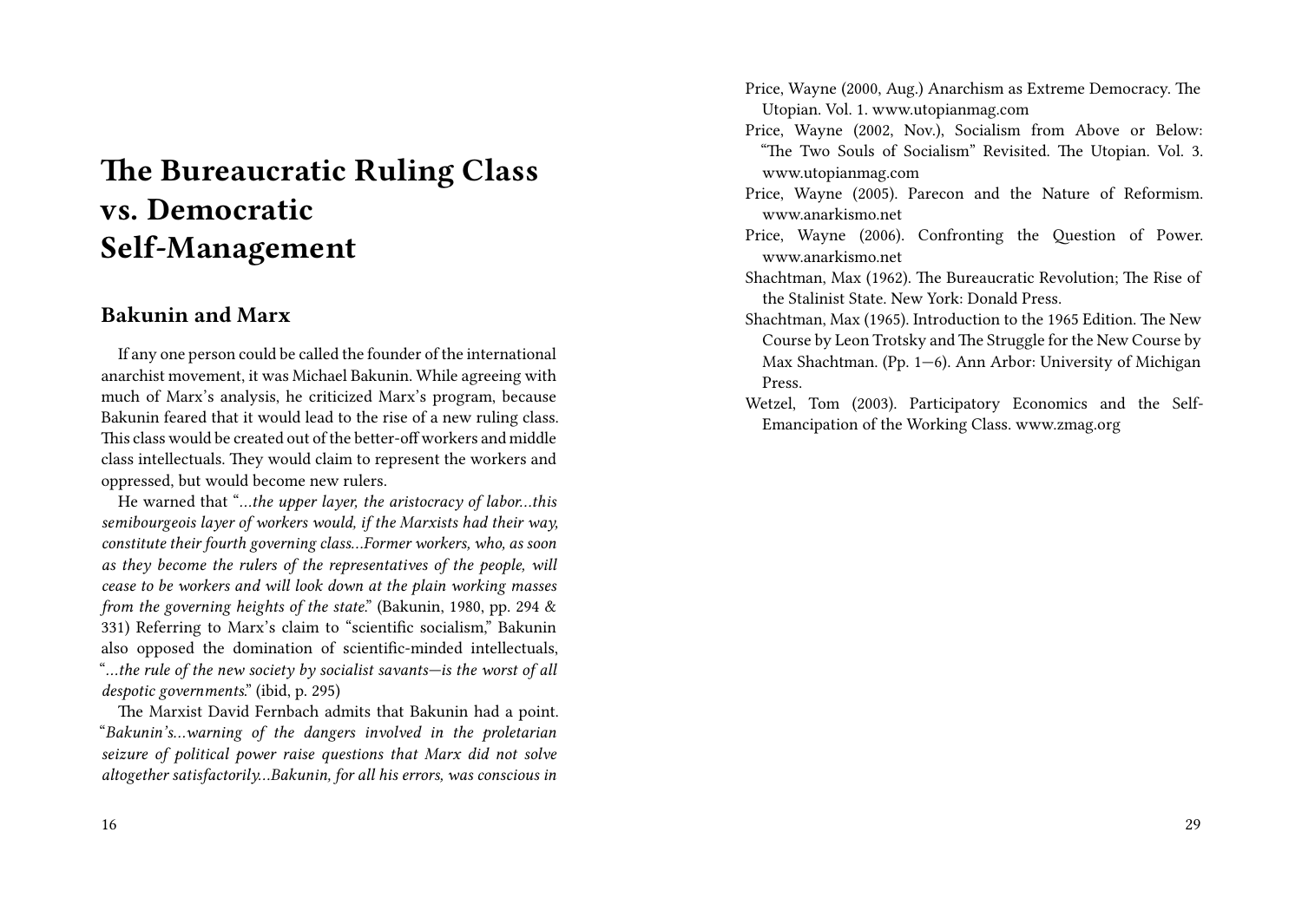This set of views, then, provides significant insights but contains significant weaknesses.

# **References**

- Albert, Michael (2003). Parecon; Life After Capitalism. New York: Verso.
- Albert, Michael (2006). Realizing Hope; Life Beyond Capitalism. London/New York: Zed Books.
- Albert, Michael, & Hahnel, Robin (1991). Looking Forward; Participatory Economics for the Twenty First Century. Boston: South End Press.
- Bakunin, Michael (1980). Bakunin on Anarchism. (Sam Dolgoff, Ed. & Trans.). Montreal: Black Rose Books.
- Castoriadis, Cornelius (1988). Political and Social Writings, Vol. 1, 1946–1955. (David Ames Curtis, Ed. & Trans.). Minneapolis: University of Minnesota Press.
- Daum, Walter (1990). The Life and Death of Stalinism; A Resurrection of Marxist Theory. New York: Socialist Voice Publishing Co.
- Draper, Hal (1978). Karl Marx's Theory of Revolution; Vol. II The Politics of Social Classes. New York: Monthly Review.
- Draper, Hal (1992). Socialism from Below. (E. Haberkern, Ed.). NJ: Humanities Press.
- Drucker, Peter (1999). Max Shachtman and His Left. New York: Humanity Books.
- Fernbach, David (1974). Introduction. Karl Marx, Political Writings, Vol. III; The First International and After. (Pp. 9–72). New York: Vintage Books/Random House.
- Hahnel, Robin (2005). Economic Justice and Democracy; From Competition to Cooperation. New York: Routledge.
- Marx, Karl (1974). Political Writings, Vol. I; The Revolutions of 1848. (David Ferbach, Ed.). New York: Vintage Books/Random House.

*advance of the revolution…that there is a real problem of bureaucracy in the post-revolutionary period*…" (Fernbach, 1974, pp. 51–52)

Karl Marx did not foresee the danger of a new, bureaucratic, ruling class. However , contrary to the theorists of "Parecon" (Albert, 2006), he did predict the increase of bureaucratic middle layers under capitalism. He expected the decline of independent professionals and small businesspeople, but he predicted the rise of a wide range of middle level officials in business and the state. This was part of his prediction of the increased concentration and centralization of capital, an important aspect of his theory. (He predicted the semi-monopoly capitalism of today's imperialistglobalized epoch.) These officials, he claimed, combine useful labor such as scientific and technical work, as well as the necessary work of coordination, with the coercive domination required for capitalist exploitation.

Marx and Engels' Communist Manifesto said of the workers, "*As privates of the industrial army, they are placed under the command of a perfect hierarchy of officers and sergeants*."

(Marx, 1974, p. 74) In Capital, Marx noted that the industrial capitalist, ".*..can easily shift this burden [of management] to the shoulders of a superintendent…Stock companies in general… have a tendency to separate this labor of management as a function more and more from the ownership of capital…*" (Vol. III, quoted in Shachtman, 1962, p. 49) Throughout his writings there are references to the need of the capitalists for managers, overseers, and salaried professionals to run their factories, keep the workers in line, and deal with various other aspects of business. (See "The Alleged Theory of the Disappearance of the Middle Classes" in Draper, 1978, pp. 613–627.) Politically, Marx and Engels often wrote about the rise of the semiautonomous state, especially the executive branch, with its hordes of officials (they called this "Bonapartism").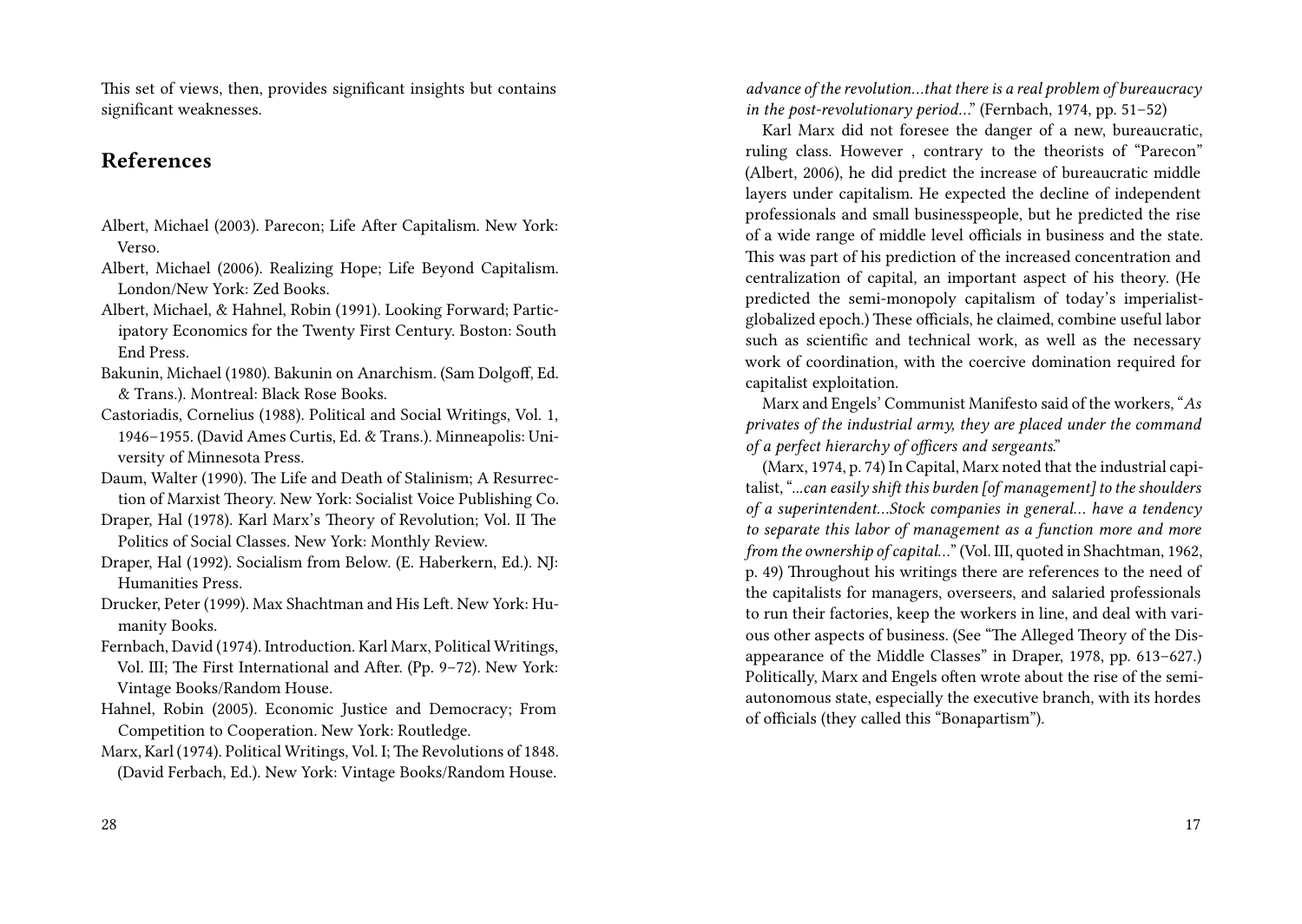### **The Theory of Bureaucratic Collectivism**

In the 1930s, a number of theories were developed about Stalin's Soviet Union as a new class society. These were mostly worked out by dissident Trotskyists. They rejected Trotsky's concept that the Soviet Union was still a "workers' state," even if badly degenerated, supposedly because it maintained a nationalized economy. The most important was the theory of "bureaucratic collectivism" as thought out by Max Shachtman and the group around him, such as Joseph Carter and Hal Draper (the "Shachtmanites").

Shachtman wrote: "Where the bourgeoisie is no longer capable of maintaining (or, as in the case of Russia, of restoring) its social order, and the proletariat is not yet able to inaugurate its own, a social interregnum is established by a new ruling class which buries the moribund capitalism and crushes the unborn socialism in the egg. The new ruling class is the Stalinist bureaucracy. Its social order, hostile both to capitalism and socialism, is bureaucratic or totalitarian collectivism. The bourgeoisie is wiped out altogether and the working classes are reduced to state slaves." (1962, p. 29)

This new order was not capitalist, he argued, because there was no bourgeoisie, that is, no class owning stocks and bonds, also no internal market and no labor market. The capitalists hated the Soviet Union and correctly saw it as their class enemy. (These arguments will be refuted in Part 3, on the theory of state capitalism.) However, he agreed, "Stalinism," as an exploitative class society, was closer to capitalism than to socialism. Faced with the "danger" of a workers' revolution, the Communist Parties would always bloc with the capitalists against the workers. This is what they have done throughout Western Europe.

The system was not socialist, nor tending toward socialism, nor a "workers' state." It was true that the state owned the economy, Shachtman said. But who "owned" the state? That is, what class controlled the state and thereby had the use and benefits of its economy? In terms of "property forms" (legality), everyone was equal

sumption. The only source of economic dynamics would seem to be external pressure, mostly military—just as under feudalism. Stalin's Russia should have stagnated from the very beginning, instead of building an industrial society through rapid accumulation (even granted its eventual stagnation).

If this system lacks an internal dynamic, then we should expect it to last much longer than capitalism (which turned out not to be true). Unlike capitalism, presumably it does not have an internal contradiction which would lead to its overthrow by the proletariat. And it requires a monolithic dictatorship, totalitarianism, due to the collectivism within its ruling class. Once the prison door is shut on the workers, it is shut for good. Capitalism, at least, is able to have a limited (bourgeois) democracy and limited freedoms. Therefore, logically, bureaucratic collectivism (or coordinatorism, or whatever) should be regarded as worse, more reactionary, than capitalism. Revolutions run the risk of replacing "democratic" capitalism with such a reactionary post-capitalist system. Therefore, reasonably, it would be better to avoid revolution altogether.

Over time, this is what Shachtman concluded. Eventually he and his followers became out and out supporters of Western imperialism, supporting the U.S. invasion of Cuba and the war in Vietnam. (Drucker, 1999) His emphasis on the importance of democracy became support for capitalist democracy, an excuse to abandon socialism in practice. Hal Draper broke with Shachtman to the left, but still followed a left-reformist practice. His tendency, in the U.S., ended up as today's centrist (semi-reformist) International Socialist Organization and Solidarity. Similarly, of the Parecon theorists, Robin Hahnel has advocated a reformist program. (Hahnel, 2005; Price, 2005) Michael Albert (2006) advocates "non-reformist reforms," but does not advocate an eventual revolution. I do not say that advocates of a new bureaucratic ruling class theory must, inevitably, become reformists or worse. There is no such one-toone correspondence between this theory and people's political programs. But I think that this theory gives a shove in that direction.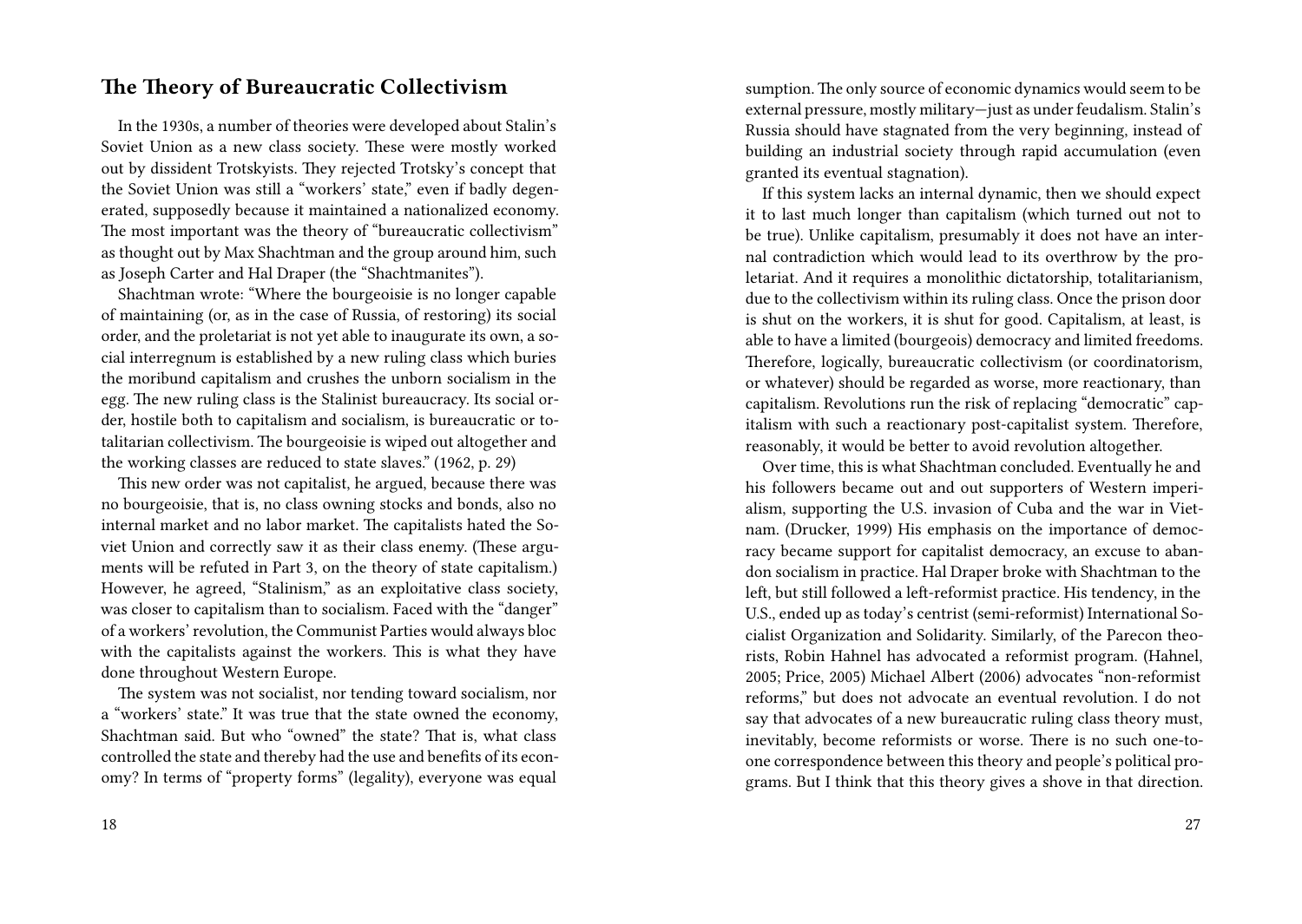#### **Weaknesses of the Theory**

Third-system theories (such as those of Shachtman or Albert and Hahnel) are correct in presenting the collectivized bureaucracy (or whatever they want to call it) as a new ruling class, distinct from the stock-owning bourgeoisie. But I believe that they are wrong to hold that these societies are a brand new, noncapitalist, system.

The problem is that they start from an essentially sociological analysis of the ruling bureaucracy instead of analyzing the relations between the classes in the process of production. Had they done so, they would have had to demonstrate that the workers in the Soviet Union related differently to their bosses than do the workers in the U.S. and other obviously capitalist countries—which would be difficult to do. Also, they take too seriously the claim that these Communist Party-ruled nations were run through central planning. Instead they should have analyzed how these economies really ran. (These points will be discussed further in Part 3.)

To Marx (and I accept his view), the working class (proletariat) under capitalism is defined by its part in the conflictual capital/labor relationship, which is what drives the whole system. If there is no capital in these countries, then the working class is not a proletariat. Shachtman meant to be quite literal, in the first passage I quote from him above, when he called these workers "state slaves." Yet these workers have struggled using typically proletarian methods: strikes, go-slows, mass organizing, independent unions, and revolutionary workers' councils. A theorist of state capitalism points out, "*…Any relationship of exploitation requires two specific classes. A propertyless class that sells its labor power can only be exploited by a class that buys that labor power, a class of capitalists—those who embody capital*." (Daum, 1990, p. 18)

What would be the internal dynamic of alleged noncapitalist economies? There is supposedly no capital/labor relationship, no internal market, no law of value…presumably the only internal drive is the desire of the ruling class for increased personal conbecause no one owned the means of production. But in terms of "property relations" (reality) the various social sections related differently to the state, to industry, and to each other. One grouping, the bureaucracy, ruled and the others obeyed. One group got most of the benefits of the economy while others were exploited. The top officials lived enormously better than the poor workers and peasants at the bottom. It is true that the rulers could not give property to their children, but their children "inherited" places in the officialdom through education, training, and family contacts.

Shachtman and his comrades declared that the proletariat cannot rule indirectly, through some other social grouping. As I have already pointed out, the bourgeoisie enriches itself through the market, through its ownership of property. This continues whether the state is a bourgeois democracy, a monarchy, a military dictatorship, or fascism. But the modern working class is propertyless; it has no stocks, no slaves, no parcels of land. It rules collectively, and democratically, or not at all. While collectivized property forms (nationalization, to Shachtman) were necessary for socialism, they were not sufficient. To move towards socialism, it is necessary for the workers and oppressed to make a revolution, smash the state, seize power, and (I would say) establish a self-managed society. (Price, 2006)

To the end of his days, Trotsky had believed that the Soviet Union's bureaucracy was very temporary and brittle. Unless overthrown by a workers' revolution, he expected it to soon reinstate (private) capitalism. He was sure this would happen by the end of World War II, at the latest. Shachtman said that Trotsky never understood the nature of the collective bureaucracy. It did not wish to give up its rule to a bourgeoisie. It was quite capable of strengthening its power and increasing its wealth by expanding nationalized industry.

Contrary to Trotsky's predictions, in 1929 Stalin led the bureaucracy in a war against the peasants, forcibly collectivizing millions. He abandoned the free market program of the NEP in favor of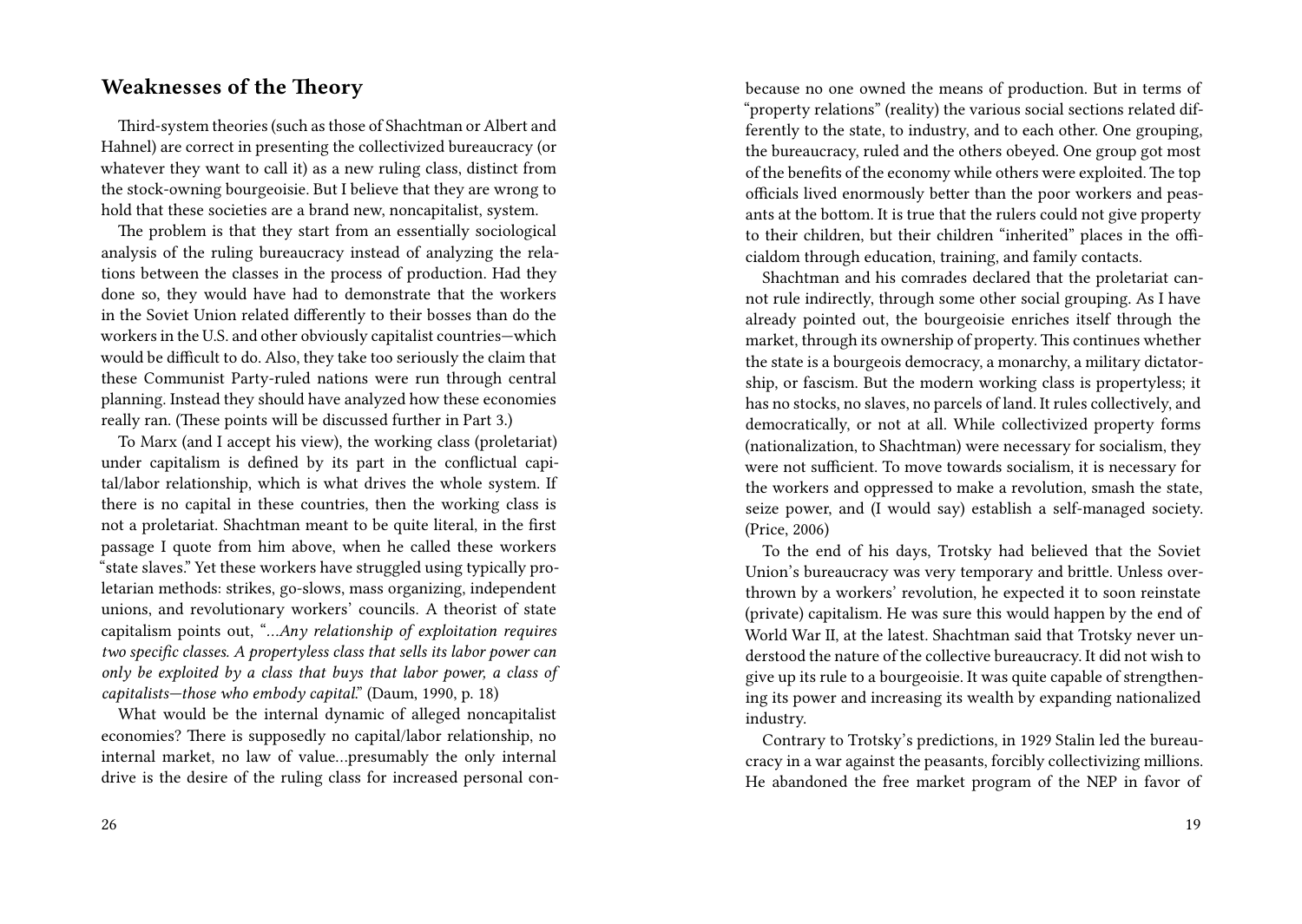a massive state industrialization campaign, includng slave labor camps. After World War II, he expanded the statified totalitarian system into a third of Europe. The nationalized economic system lasted for about 60 years. Finally it did break up, and the bureaucracy did transform the system into a traditional capitalism. This leads to a criticism of Shachtman's theory of bureaucratic collectivism (he did not expect this to happen) but it does not support Trotsky's expectations.

### **Was Fascism a New Class Society?**

Some thinkers believed that bureaucratic collectivism existed not only in the Soviet Union but also in Nazi Germany and perhaps even (incipiently) in the U.S. New Deal. This was argued by Dwight Macdonald, a member of Shachtman's party who was to eventually become an anarchist. To Shachtman, this ignored the key difference between the nationalized-collectivized economy of Stalinist Russia and all societies which maintained capitalist private property. It was based on a comparison of Nazi Germany with a (mostly mythical) image of free-market, democratic, capitalism instead of on a class analysis of what was actually happening under fascism. (Also, the fascists used anti-capitalist rhetoric when campaigning for power—Nazi being short for National Socialism, and Italian Fascism claiming to be for "corporatism." But this should not be taken seriously as anyone's practical program—as the Italian and German capitalists knew when they backed their fascists.)

"*Fascism… was called to power deliberately by the big bourgeoisie in order to preserve its social rule, the system of private property…The system of private ownership of socially-operated property remains basically intact. After being in power in Italy for over 18 years, and in Germany for almost 8, Fascism has yet to nationalize property, to say nothing of expropriating the bourgeoisie…It controls, it restricts, it regulates, it plunders—but with all that it maintains, and even strength-*

20

sion between mental and manual labor)—in production as well as in every other aspect of daily life . This includes, not a democratic state, but the end of the state.

"*…A socialist revolution cannot stop at barring the bosses and 'private' property from the means of production; it also has to get rid of the bureaucracy…it has to abolish the division between directors and executants…This is nothing other than workers' management of production, namely the complete exercise of power over production and over the entirety of social activities by autonomous organs of workers' collectives…Self-management… implies…quite particularly the abolition of a State apparatus separated from society…*" (Castoriadis, 1988, p. 10)

Similarly, Albert and Hahnel believe that the rise of the "coordinator class" to power can be avoided. They advocate an economy planned from the bottom up through rounds of negotiations among democratic workers' and consumers' councils ("participatory economics"). They propose to reorganize and redesign existing jobs into "balanced job complexes." In these, the more tedious and physically demanding aspects of labor will be integrated with more satisfying and self-determining aspects. The distinction between directors and order-takers will be abolished. "*Parecon…is anarchist economics…*" (Albert, 2006, p. 178)

The implication for todays' movements was drawn by Tom Wetzel, "This means that a movement run by and for workers, that is char*acterized by the properties of internal self-management espoused by participatory economics, will be essential in the revolutionary process and the emergence of such a movement will prefigure and foreshadow that change. The only way that we can ensure that a society which is self-managing emerges…is if the main movements that are working for change have a self-managing character and practice, so that people have developed the equalitarian and democratic practices and habits required for society itself to be self-managed*." ( 2003)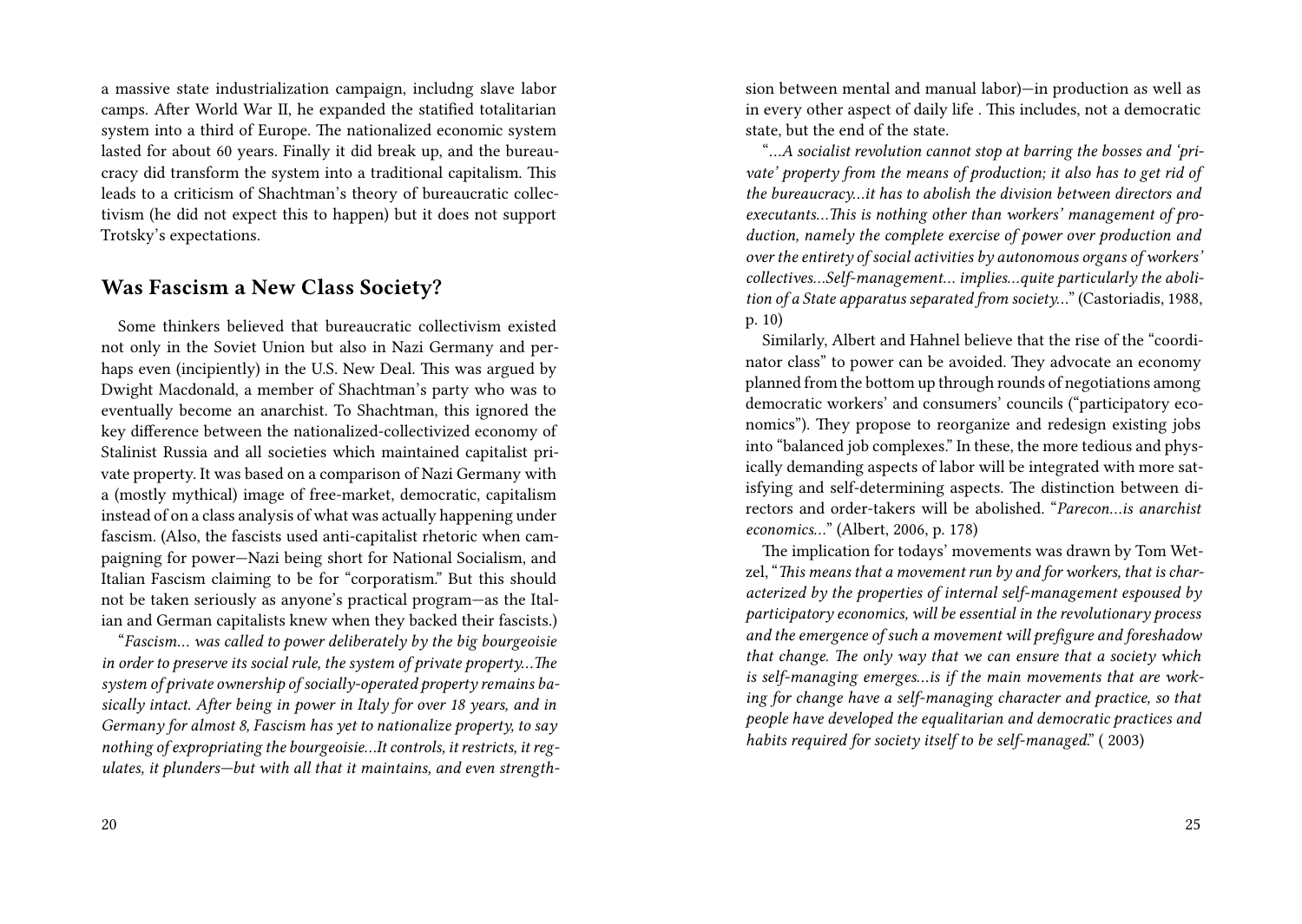This is an excellent insight. Some anarchists say they oppose "democracy," often because of the term's use to rationalize capitalist rule, and sometimes out of fear of a tyranny of the majority. But I have argued that socialist-anarchism is best thought of as the most extreme, most radical, participatory, form of democracy. (Price, 2000) This is the view of many anarchists, such as Chomsky, Goodman, and Bookchin; most anarchists who oppose the term "democracy" advocate "self-management," which is the same thing.

### **A Limited View of Democracy**

But the Shachtmanites' conception of democracy was limited due to their Trotskyist (and Leninist and Marxist) heritage. Consistent with their tradition, they conceived of socialism as a centralized, state-owned, economy, managed through a central plan. They insisted that a socialist economy must be mainly run by elected representatives at the top. They also believed in local organizing, labor unions with the right to strike, opposition parties and caucuses, a free press, etc. But they had no conception of the importance of decentralization and direct democracy. Draper wrote, "*The great problem of our age is the achievement of democratic control from below over the vast powers of modern social authority. Anarchism…rejects this goal." (1992, p. 13) True enough; anarchism aims to break up those "vast powers" and to overthrow "modern social authority*."

This may be contrasted with the views of Cornelius Castoriadis, of Socialisme ou Barbarie, which developed from dissident Trotskyism to libertarian socialism. He described the Soviet Union as "bureaucratic capitalism," which really was a new-class, third-system, theory. From his analysis of the bureaucratic ruling class of the Soviet Union, he drew more radical conclusions than Shachtman. It was not enough to have a democratic representative system. It was necessary, he said, to completely destroy the distinction between the order-givers and order-takers (what Marx refers to as the divi-

*ens, the capitalist profit system, leaves the bourgeoisie intact as the class owning property. It assures the profits of the owning class*…" (Shachtman, 1962, pp. 53–54)

Of course the German bourgeoisie paid a price in buying up Hitler's gangsters, giving them bribes and seats on their boards of directors. The rich paid taxes to maintain the police state (to hold down the workers for bigger profits) and the military apparatus (to wage imperialist war in the interests of big business). The proof came after World War II. When the Nazi bureaucracy was removed, German capitalism appeared alive and healthy and ready to go on doing business.

#### **Rule of the Middle Classes**

Marxist-Leninism ("Stalinism") became a worldwide movement. In a number of countries its leaders came to power and established imitations of the Soviet Union: Eastern Europe, China, North Korea, Indochina, and Cuba. Shachtman wrote, "*The elements of the new ruling class are created under capitalism. They are part of that vast social melange we know as the middle classes…intellectuals, skilled, semiskilled, and unskilled; individuals from the liberal professions; officials and employees of all sorts, including those from the swollen but impoverished governmental apparatus; and above all else, labor bureaucrats…*" (1962, pp. 29–30)

Under the right conditions, such "middle class" forces can be assimilated into a revolutionary working class movement. Under other conditions they can be part of a fascist movement. But they have an organic attraction toward Soviet Union-type systems. Intellectuals are easily attracted to the vision of a society in which "brains" rule (what Bakunin had called the despotism of "socialist savants"). The workers and peasants are seen by them as potential weapons in their hands to overthrow the current rulers. "*In Stalinism they find a movement able to appeal to the masses for the struggle*